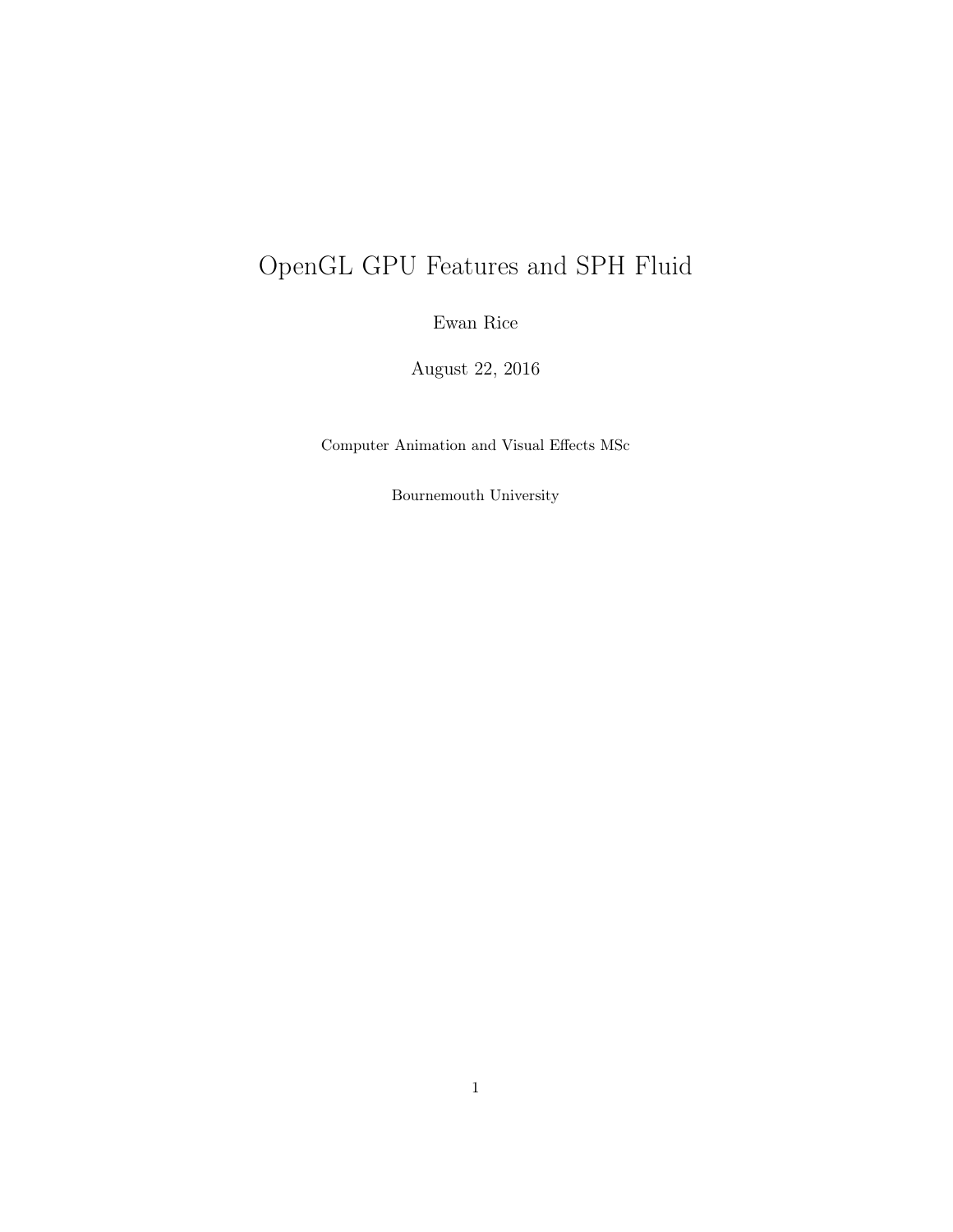## Abstract

This thesis covers the use of two General Purpose GPU features of OpenGL, Transform Feedback and Compute Shaders and the implementation of SPH fluid. Transform Feedback and Compute Shaders allow for arbitrary calculations to take place on GLSL shaders, making use of the parallelization of the GPU. An easy to use library for these features was written and an analysis and comparison of the two is made. The SPH fluid implementation closely follows the work of Clavet et al. and examines carrying out the simulation on the GPU.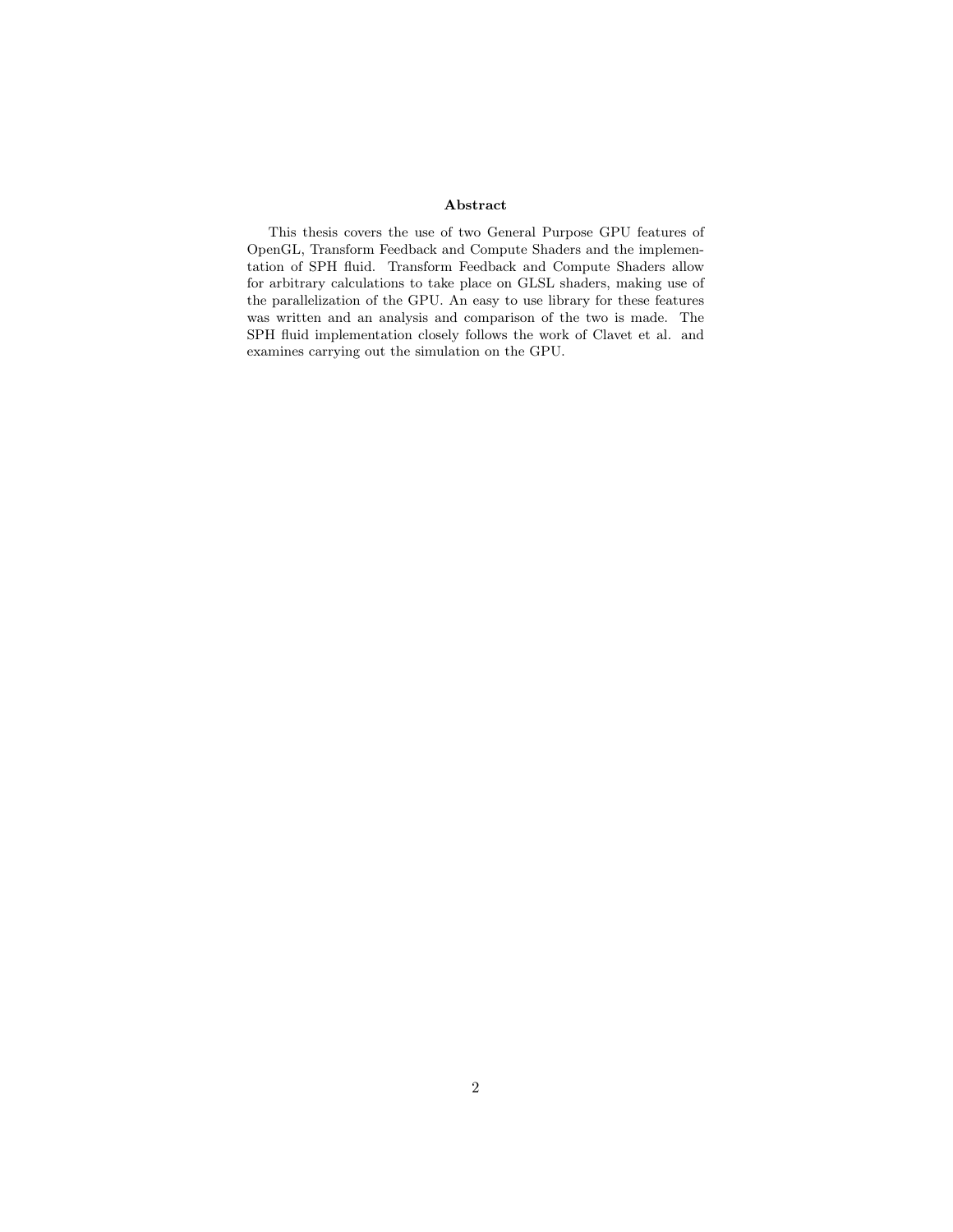## Contents

| $\mathbf 1$    | Introduction                                                                                                                                                                                                                                                                                                                                                                                                                                                                                                                                                                                                                                                                                                                                                             | 4                                                                                                |
|----------------|--------------------------------------------------------------------------------------------------------------------------------------------------------------------------------------------------------------------------------------------------------------------------------------------------------------------------------------------------------------------------------------------------------------------------------------------------------------------------------------------------------------------------------------------------------------------------------------------------------------------------------------------------------------------------------------------------------------------------------------------------------------------------|--------------------------------------------------------------------------------------------------|
| $\overline{2}$ | Transform Feedback<br>2.1<br>Implementation $\ldots \ldots \ldots \ldots \ldots \ldots \ldots \ldots$<br>Create Shader Program<br>2.1.1<br>2.1.2<br>Set Data & Create VAO $\ldots \ldots \ldots \ldots \ldots$<br>2.1.3<br>Executing Shader<br>.                                                                                                                                                                                                                                                                                                                                                                                                                                                                                                                         | 4<br>5<br>5<br>$\overline{5}$<br>6                                                               |
| 3              | Compute Shader<br>Implementation $\ldots \ldots \ldots \ldots \ldots \ldots \ldots \ldots \ldots$<br>3.1<br>3.1.1<br>Work Groups & Dispatching Shader<br>3.1.2<br>Dispatching Shader & Work groups in $3D \ldots \ldots$<br>3.1.3<br>$3.2\,$<br>Shader Storage Buffer Objects<br>$std140 \& std430 \ldots \ldots \ldots \ldots \ldots \ldots$<br>3.2.1<br>3.2.2<br>Accessing the Buffer $\dots \dots \dots \dots \dots$                                                                                                                                                                                                                                                                                                                                                  | 7<br>7<br>$\overline{7}$<br>8<br>9<br>10<br>10<br>10                                             |
| 4              | <b>GPU</b> Particle System<br>4.1<br>4.2<br>Particle Collision with Sphere<br>4.3<br>Drawing the Particles $\ldots \ldots \ldots \ldots \ldots \ldots \ldots$                                                                                                                                                                                                                                                                                                                                                                                                                                                                                                                                                                                                            | 11<br>12<br>13<br>13                                                                             |
| 5              | <b>OpenGL GPU Library</b>                                                                                                                                                                                                                                                                                                                                                                                                                                                                                                                                                                                                                                                                                                                                                | 14                                                                                               |
| 6              | Analysis and Comparison of Compute Shaders and Trans-<br>form Feedback<br>6.1<br><b>FPS</b>                                                                                                                                                                                                                                                                                                                                                                                                                                                                                                                                                                                                                                                                              | 15                                                                                               |
|                | 6.2                                                                                                                                                                                                                                                                                                                                                                                                                                                                                                                                                                                                                                                                                                                                                                      | 16<br>16                                                                                         |
| 7              | <b>SPH Fluid Simulation and GPU Implementation</b><br>7.1<br><b>SPH</b><br>Kernel Function & Kernel Length<br>7.1.1<br>7.1.2<br>Neighbour Searching $\ldots \ldots \ldots \ldots \ldots \ldots$<br>7.1.3<br>Density<br>7.1.4<br>Pressure<br>$\sim$ $\sim$ $\sim$ $\sim$<br>7.1.5<br>Displacement $\ldots \ldots \ldots \ldots \ldots \ldots$<br>7.1.6<br>Viscosity<br>7.1.7<br>7.1.8<br>7.1.9<br>Collision detection $\&$ Response $\ldots \ldots \ldots$<br>7.1.10<br>External Forces & Interactivity $\ldots \ldots \ldots$<br>7.2<br>GPU Implementation and Memory Synchonrization<br>$\sim$ $\sim$ $\sim$ $\sim$<br>7.2.1<br>Half GPU Implementation $\ldots$ , $\ldots$ , $\ldots$ , $\ldots$<br>7.2.2<br>Full GPU Implementation<br>7.2.3<br>Memory Synchonisation | 17<br>18<br>19<br>19<br>21<br>22<br>23<br>23<br>24<br>24<br>24<br>$25\,$<br>26<br>27<br>27<br>28 |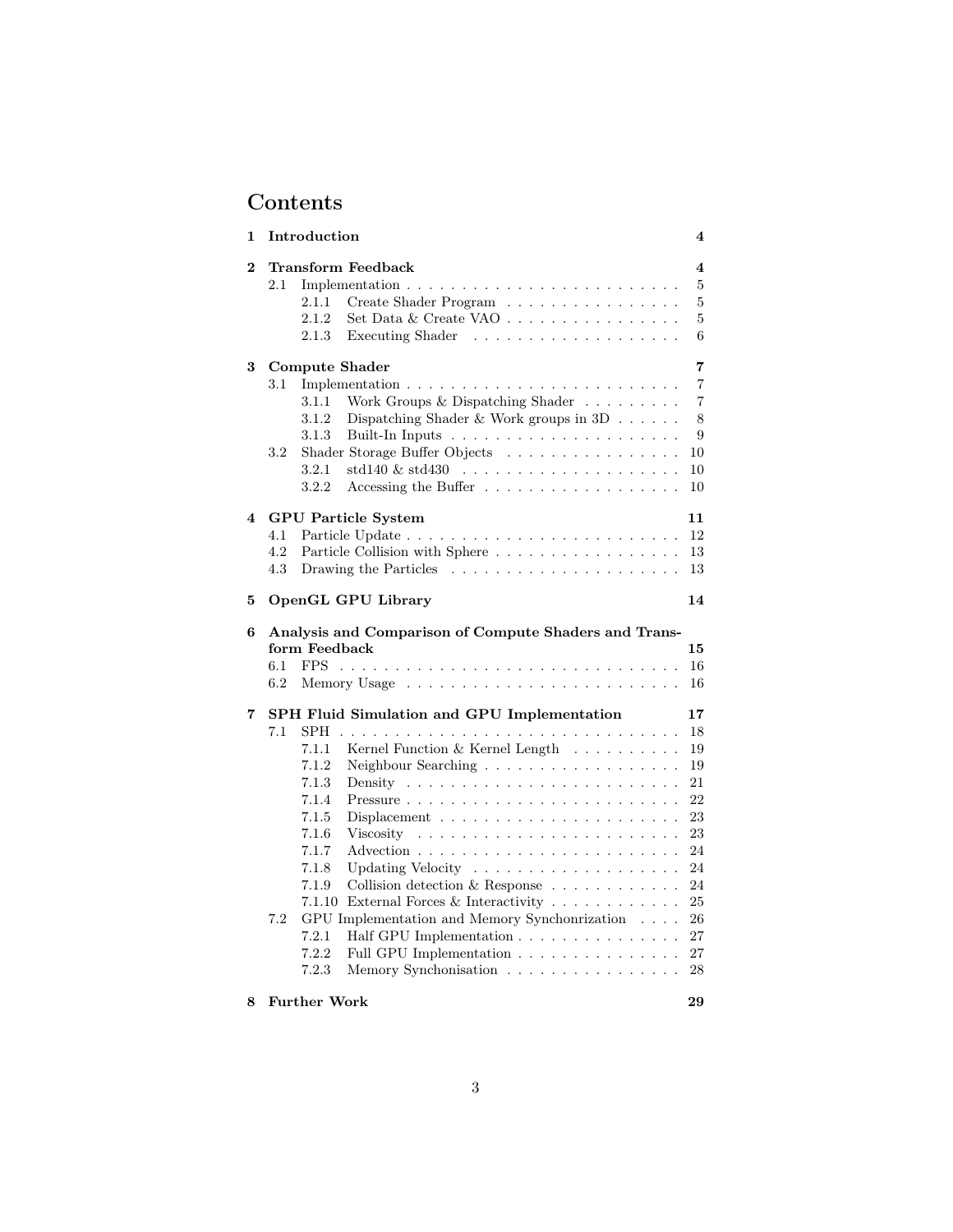## 1 Introduction

GPUs and the APIs designed to open them up to developers such as OpenGL and DirectX offer multi-threaded programming tailored for graphics which has been essential for real-time rendering. The uses for the GPU extend beyond real-time rendering and the video game industry, as computationally heavy research simulations, engineering and artistic graphics software all have a need for accelerated performance.

OpenGL is an API for rendering graphics, which is what the GPU is typically used for. However OpenGL also offers ways of using shaders to make any arbitrary computations. Some examples of areas in graphics that can benefit from this is to calculate the movement for particles, cloth and fluid or detect and resolve collisions. Transform Feedback and Compute Shaders are two methods that can be used for general purpose GPU programming. There are however other extensive APIs that offer the same in CUDA and OpenCL. These APIs offer more features however the need to install an external library and learn the procedures and languages associated with them can make Transform Feedback or Compute Shaders a simpler, and therefore preferable option [1].

A SPH fluid simulation offers a good learning opportunity for GPU programming.

## 2 Transform Feedback

Transform Feedback was introduced to OpenGL in version 3.0 and allows for writing to a buffer in a vertex shader, meaning any calculations made in the shader can be used after the fact and become accessible on the CPU [2]. Although it is perhaps out-dated by the introduction of Compute Shaders, it still has relevance for computers with graphics drivers that do not support version 4.3, where Compute Shaders were introduced, for example Mac machines [3].

Transform Feedback uses a vertex shader to perform the GPU-side calculations. A shader program must be created for the vertex shader to be attached to and compiled, as with a normal shader. The Transform Feedback is performed using two Vertex Buffer Objects, one as an input for sending data to the shader, and the other for writing the newly calculated data to an output from the shader. After the shader has finished, the data in these buffers must be swapped on the CPU, so in the next frame the input buffer now has the data that was output from the shader in the previous frame. This is sometimes referred to as ping-ponging.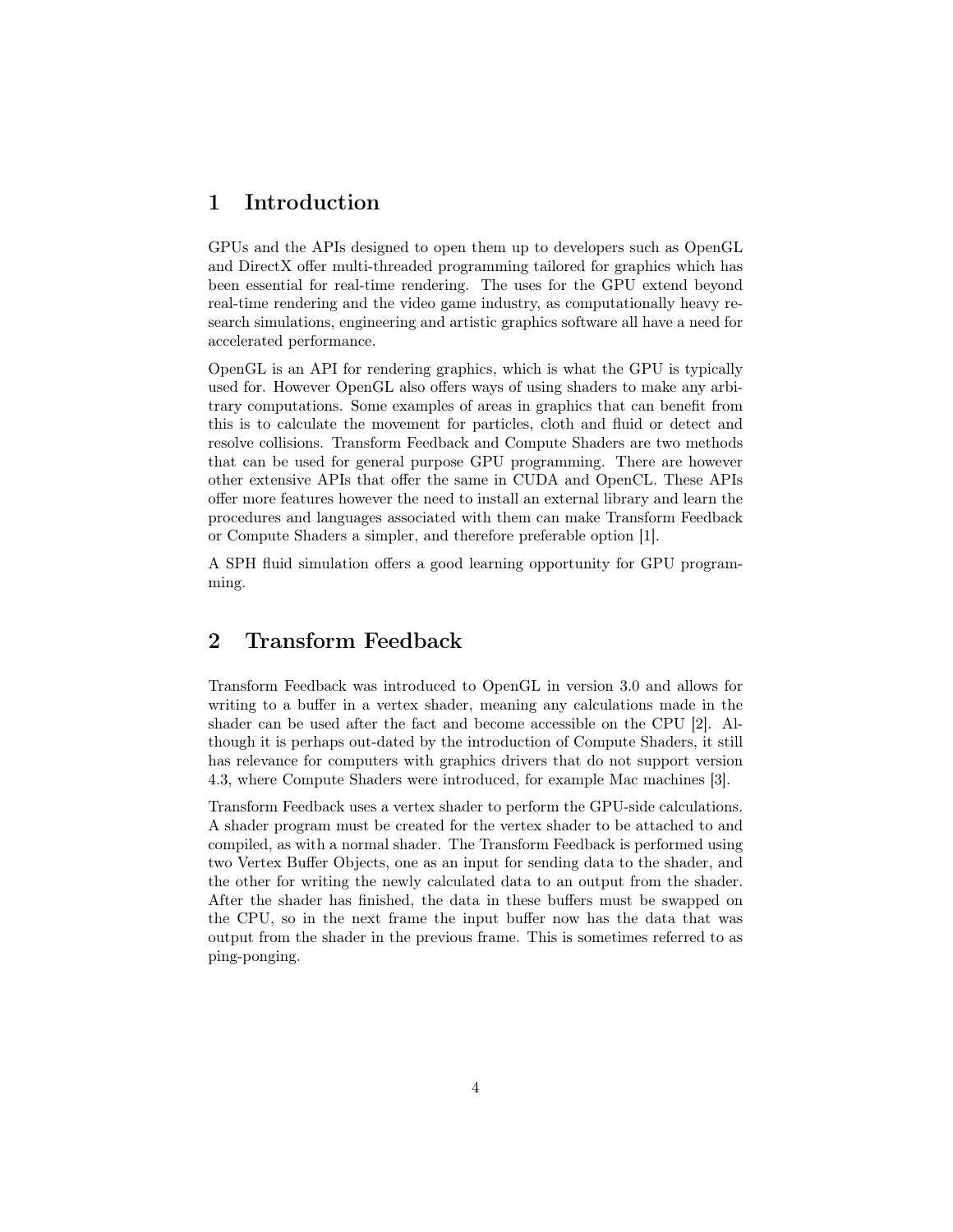## 2.1 Implementation

## 2.1.1 Create Shader Program

Firstly a shader program must be created which a vertex shader must be attached to, where the GPU calculations will take place. However, after attaching the shader and before linking the program a special call must be made in preparation for Transform Feedback.

| glTransformFeedbackVaryings<br>(GLuint programID, |
|---------------------------------------------------|
| GL size i count.                                  |
| const char **varyings,                            |
| GLenum bufferMode)                                |
|                                                   |

## [4]

This method is used to pass in the names of the varyings in the shader, which are the variables that are output from the shader.

| programID  | The ID of the program.                                                                                                                                                                                                              |
|------------|-------------------------------------------------------------------------------------------------------------------------------------------------------------------------------------------------------------------------------------|
| count      | The number of varyings.                                                                                                                                                                                                             |
| varyings   | An array of strings of the names of the varyings,<br>which must match the names in the shader.                                                                                                                                      |
| bufferMode | Specifies whether a single buffer will be used for the<br>varyings or multiple. It generally will be more<br>convenient to use a single buffer.<br>GL INTERLEAVED ATTRIBS for a single<br>buffer, GL SEPARATE ATTRIBS for multiple. |

It is important that varyings declared in the shader are explicitly written to and cannot be left unused, otherwise the shader won't successfully compile.

## 2.1.2 Set Data & Create VAO

The two VBOs must be generated and glBufferData called for each. Assign initialized data to what will be used as the input buffer, however the output buffer data may be set as a nullptr. The size of the output buffer must match the input buffer.

A Vertex Array Object can also be used for describing how the input attributes are to be sent to the shader. This can be created and reused for every frame the shader is used.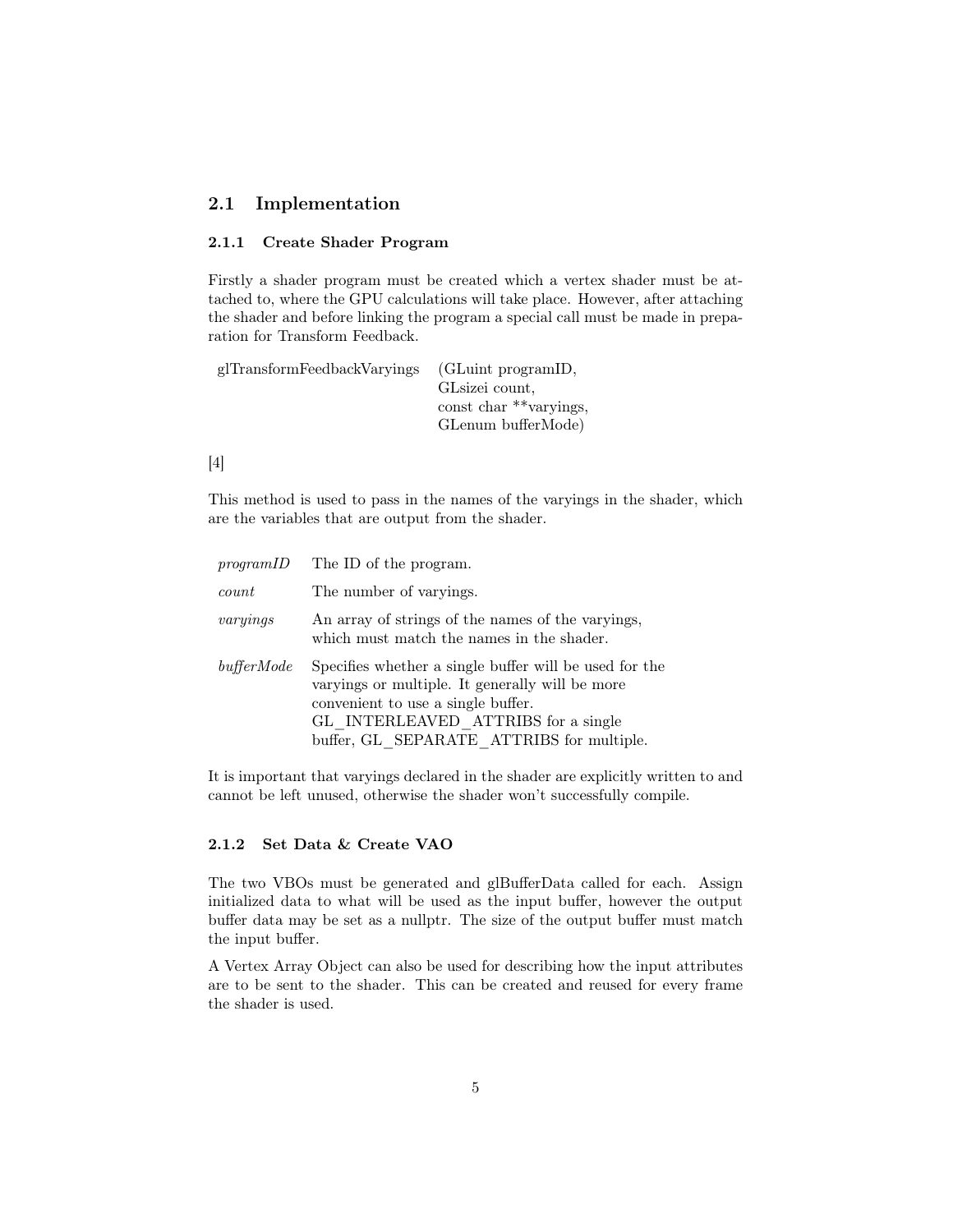## 2.1.3 Executing Shader

1. Before executing the shader the following should be called -

glEnable(GL\_RASTERIZER\_DISCARD)

There is no need to draw or go further along the pipeline than this shader, which this call ensures.

2. Bind input buffer and VAO.

3. For each input attribute, call glEnableVertexAttribArray and glVertexAttribPointer. These attributes must align with the output varyings in terms of data types and order.

4. Bind output VBO using -

glBindBufferBase(GL\_TRANSFORM\_FEEDBACK\_BUFFER, 0, m\_outputVBO)

0 is the index of the buffer, if more buffers are used for the varyings, the index must match that.

5. glBeginTransformFeedback(GL\_POINTS)

glDrawArrays(GL\_POINTS,0,numIndices)

glEndTransformFeedback()

numIndices specifies the number of invocations of the shader. This may match the length of an array of the attributes that are being passed in.

6. Unbind the VBO and VAO.

7. glDisable(GL\_RASTERIZER\_DISCARD). Re-enable drawing post vertex shader.

8. Swap the input and output buffers std::swap(m\_inputVBO, m\_outputVBO).

## Sample Vertex Shader

```
#version 330 core
layout (location=0) in vec4 position;
out vec4 outPosition;
void main(void)
\{outPosition = position;}
```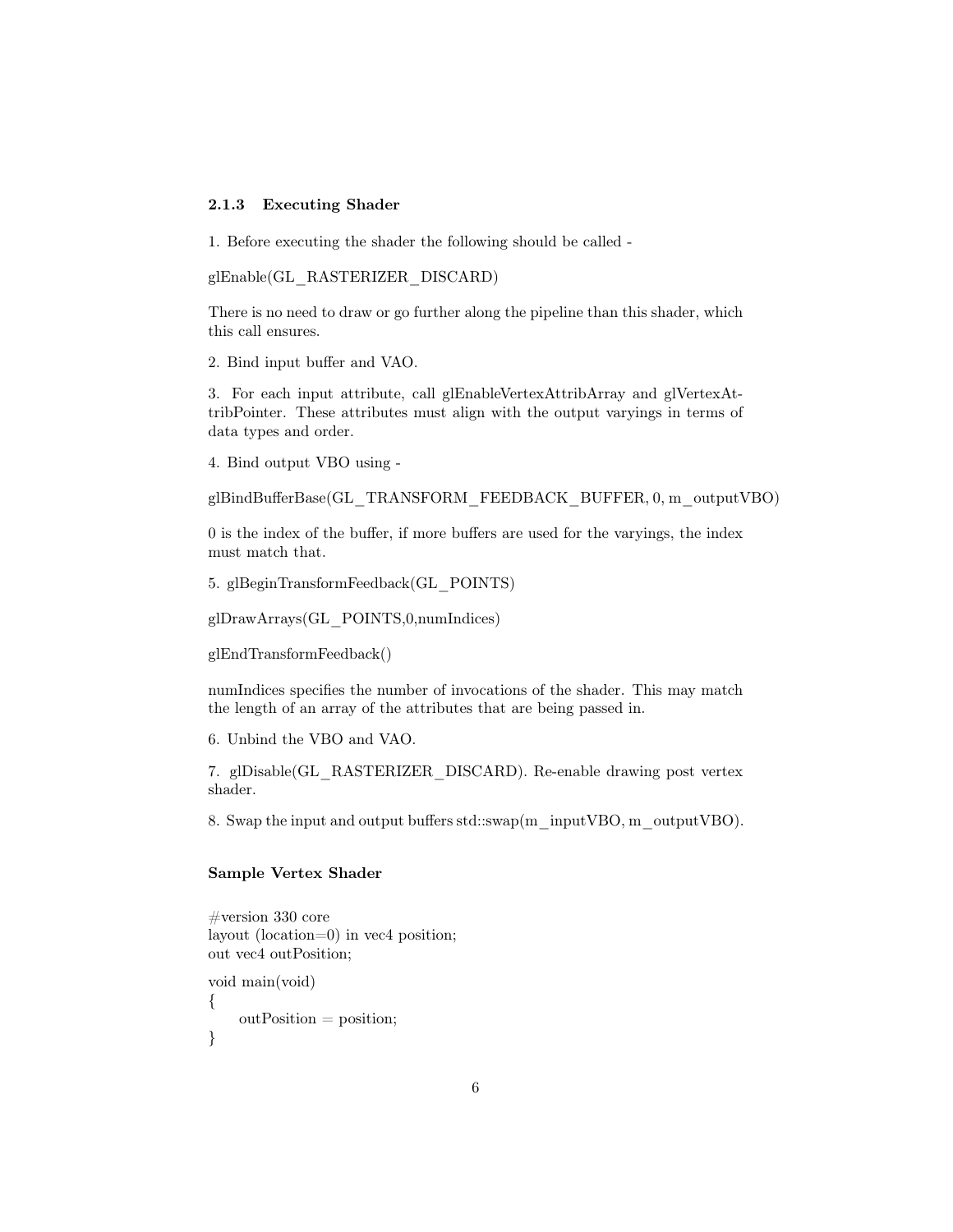## 3 Compute Shader

Compute shader is another shader stage, the other stages being the Vertex, Fragment, Geometry and Tesselation shaders. A compute shader's purpose is to carry out computations on data, which may be used further in the pipeline for drawing or for any other heavy calculations [5].

- A significant difference between the compute shader stage and other shaders is that there are no-built in outputs from the shader, the user must send data to the shader using a buffer, texture or image and write out to one of these objects. This differs for example to the vertex shader in which the output gl\_Position is built-in and must be written to.
- Uniform variables can still be used.
- Where a vertex shader is executed once per vertex that is passed into the shader, the number of times a compute shader is executed depends on user input.
- A compute shader is compiled and attached to a program in the same manner as any other shader type, with the difference being the GLenum GL\_COMPUTE\_SHADER is used when creating the shader.
- A compute shader cannot be attached to a program that other shaders are also attached to, it must be the only shader in a program [1][6].

## 3.1 Implementation

#### 3.1.1 Work Groups & Dispatching Shader

The work carried out by a compute shader is divided into work groups, each of which can execute a given number of threads. Work groups are executed one at a time, but the threads of the work group are executed in parallel [6].

Take an instance where we wish to carry out 64 threads of a compute shader, where 64 may be the length of an array of data which we wish to perform calculations with, or possibly the number of particles of which we wish to calculate the position. These 64 threads may be divided into 4 work groups of 16 threads (which we can also refer to work items). In reality, 64 threads can easily be run concurrently, but in a compute program that may be run millions of times, the number of concurrent threads needs to be divided down into more manageable groups. This is what work groups allows for and they can offer more control in the shader [6].

It is important that the correct number of work groups are used. In a case in which there are 102 particles, we may divide this into work groups of 16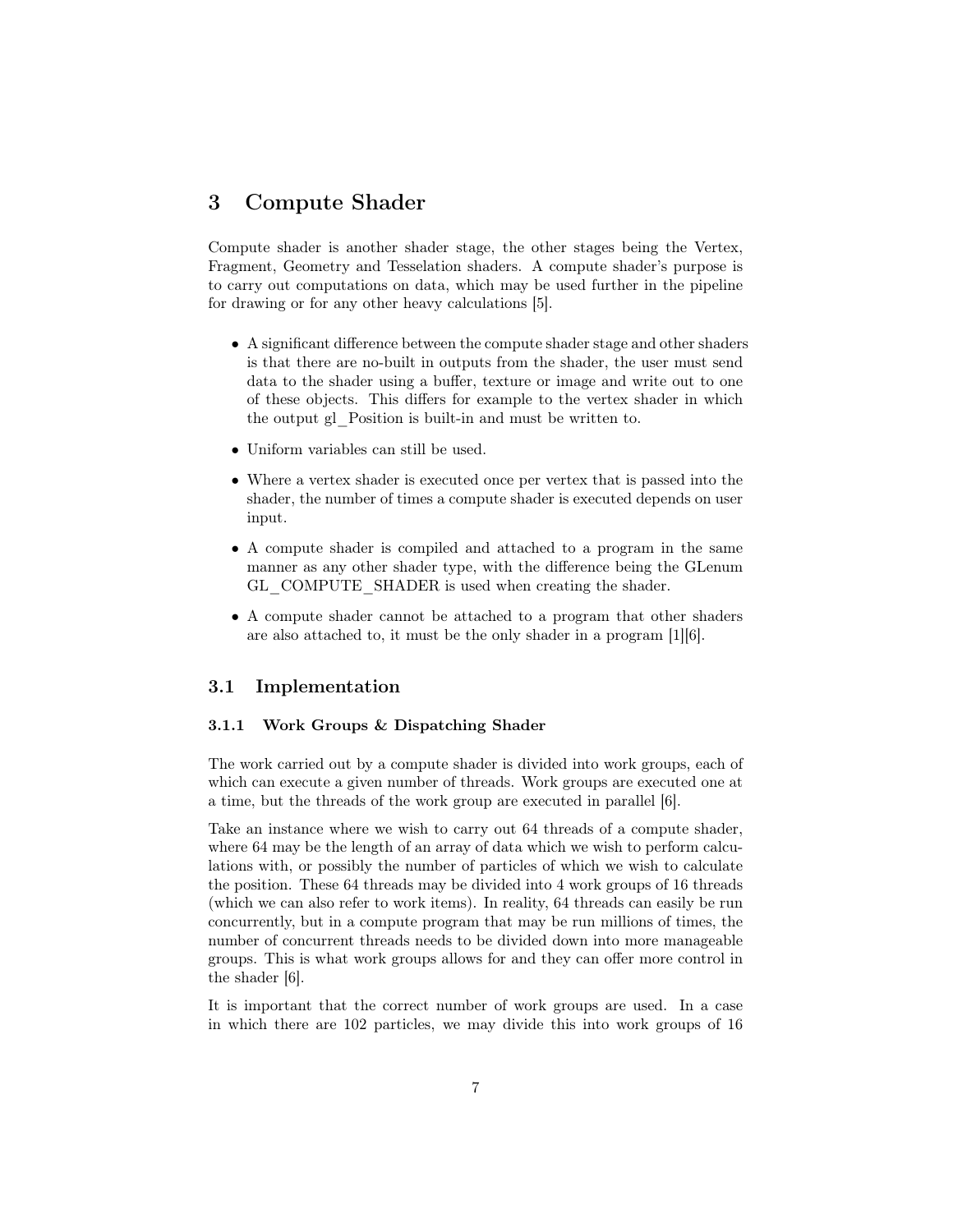work items (or threads). The number of work groups must be a positive whole number, and we might calculate this by the following-

 $totalParticles = 102$ invocationsPerGroup = 16 numWorkGroups  $= 102 / 16 = 6.375$ 

6.375 rounded to nearest lowest int is 6. If we use 6 work groups of 16 threads each, then a total of  $6 * 16 = 96$  threads are used. If 96 threads are run for 102 particles, this means 6 particles are not being considered in the compute shader. It is therefore necessary to increment numWorkGroups by 1, or make sure totalParticles is a multiple of invocationsPerGroup.

It is also up to the user to set the most efficient number of work groups and threads/invocations. More threads may improve performance though there will be a limit on the number of threads per work group. The maximum number of work groups can be queried with the OpenGL api using

glGetIntegeri\_v(GL\_MAX\_COMPUTE\_WORK\_GROUP\_COUNT).

Similarly the maximum number of invocations may be queried with

glGetIntegeri\_v(GL\_MAX\_COMPUTE\_WORK\_GROUP\_INVOCATIONS).

Other relevant variables are also available to query. [5]

## 3.1.2 Dispatching Shader & Work groups in 3D

To execute a shader from the CPU side a glUseProgram call is made as with any other type of shader, however instead of glDrawArrays as with a normal program, a call to glDispatchCompute is made.

glUseProgram(GLuint progamID)

glDispatchCompute(GLuint num\_groups\_x, GLuint numGroups\_y, GLuint num groups z)

The space the groups work in is three dimensional [5]. This dispatch method takes in the number of work groups we wish to dispatch in the x, y and z. In practice, how many groups are dispatched in each direction depends on how we wish to use the compute shader. If the shader is being used to calculate the positions of particles, it is being executed once per particle, which are stored in a linear array. It is therefore easiest to dispatch the total necessary number of work groups in the x, and 1 work group in y and z. An example of dispatching 2 dimensional groups may be when writing to a texture or image, which can allow for more convenient access of that object [1].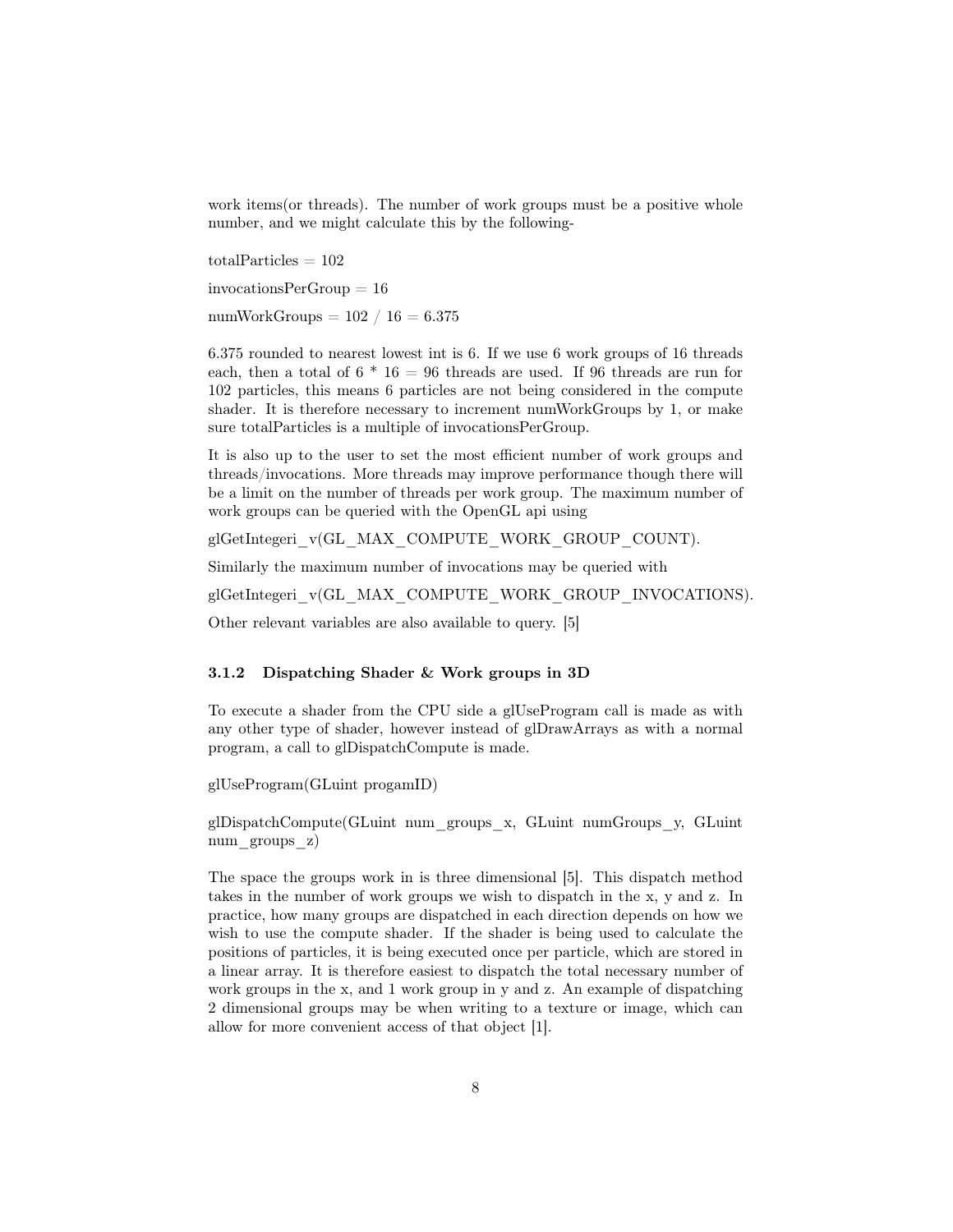## 3.1.3 Built-In Inputs

Compute shaders have the following built-in inputs [5].

| uvec3 gl NumWorkGroups         | Number of work groups, same as what was passed<br>in glDispatchCompute.                                                                                  |
|--------------------------------|----------------------------------------------------------------------------------------------------------------------------------------------------------|
| uvec3 gl WorkGroupID           | The current work group for a shader<br>invocation.                                                                                                       |
| uvec3 gl LocalInvocationID     | The current invocation of the shader within<br>the work group. May be thought of as the ID<br>of the current thread within in the current<br>work group. |
| uvec3 gl GlobalInvocationID    | The unique ID of the current invocation<br>across all invocations.                                                                                       |
| gluint gl LocalInvocationIndex | The unique ID of an invocation within a<br>work group.                                                                                                   |

In terms of a particle system on a compute shader program, if there are 128 particles and we wish to use 16 threads per group, which will give 8 work groups, the dispatch call would be -

glDispatchCompute(128 / 16, 1, 1)

For any one invocation of the shader

gl  $NumWorkGroups = ( 8, 1, 1 )$ 

 $gl\_WorkGroupID = ( range(0,7), 0, 0)$ 

- gl LocalInvocationID = ( $range(0,15), 0, 0$ )
- gl GlobalInvocationID. $x = ( range(0,127), 0, 0)$
- $gl\_LocalInvocationIndex = range(0,15)$

Any of these inputs may be used in getting an index of an element of a SSBO.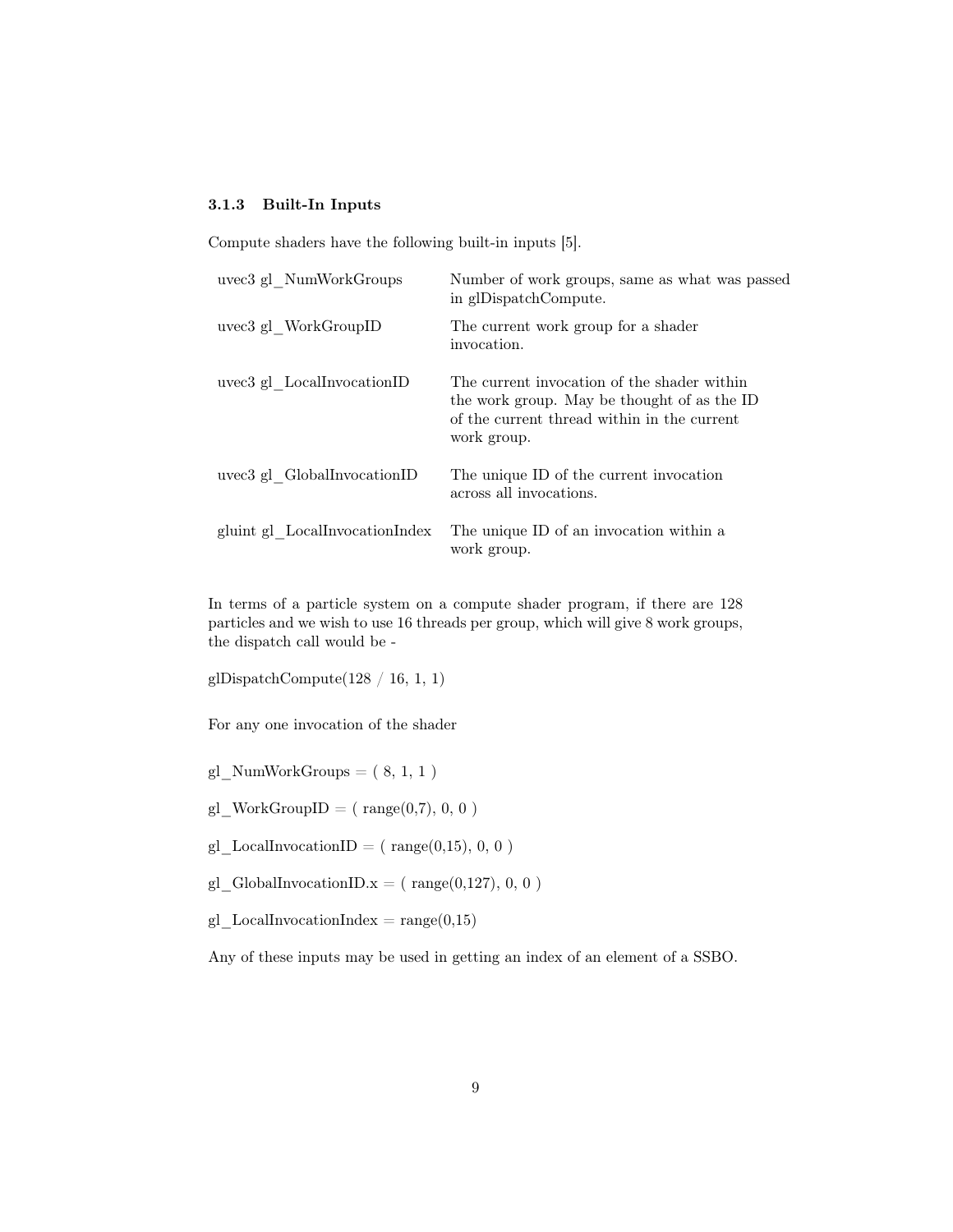## 3.2 Shader Storage Buffer Objects

As part of OpenGL 4.3 SSBOs were introduced as a new buffer object which unlike a Uniform Buffer Object can be both read and written to. This, along with a much larger maximum storage size make it very useful in combination with compute shaders. [7].

Like other buffers they must be generated, given data and bound to a location in the shader before each dispatch call.

They are defined in shaders as follows -

layout (std430, binding=0) buffer SSBO

{

float buffer[];

};

The binding must match the location it is bound to on the CPU, and it can be defined without an array size, though the size will be determined by the memory allocated for the buffer on the CPU when the buffer was assigned data. The length of the buffer can be returned using .length( ).

## 3.2.1 std140 & std430

A potential source of problems can come from defining the layout as std140 or std430. A std140 layout does not guarantee that the buffer will be tightly packed. A buffer of floats will in fact have a stride of vec4, which if unexpected can produce strange results[8].

It can therefore be safer to define any buffers with std140 as of type vec4, or use std430 which has optimizations that ensure the tight packing of types other than vec4. In general it is best to avoid using vec3 all together.

## 3.2.2 Accessing the Buffer

The built-in inputs of compute shaders provide a useful way of accessing elements of a SSBO. For a program that runs through a given number of particles, using gl\_GlobalInvocation.x in the shader will give the unique index of a particle.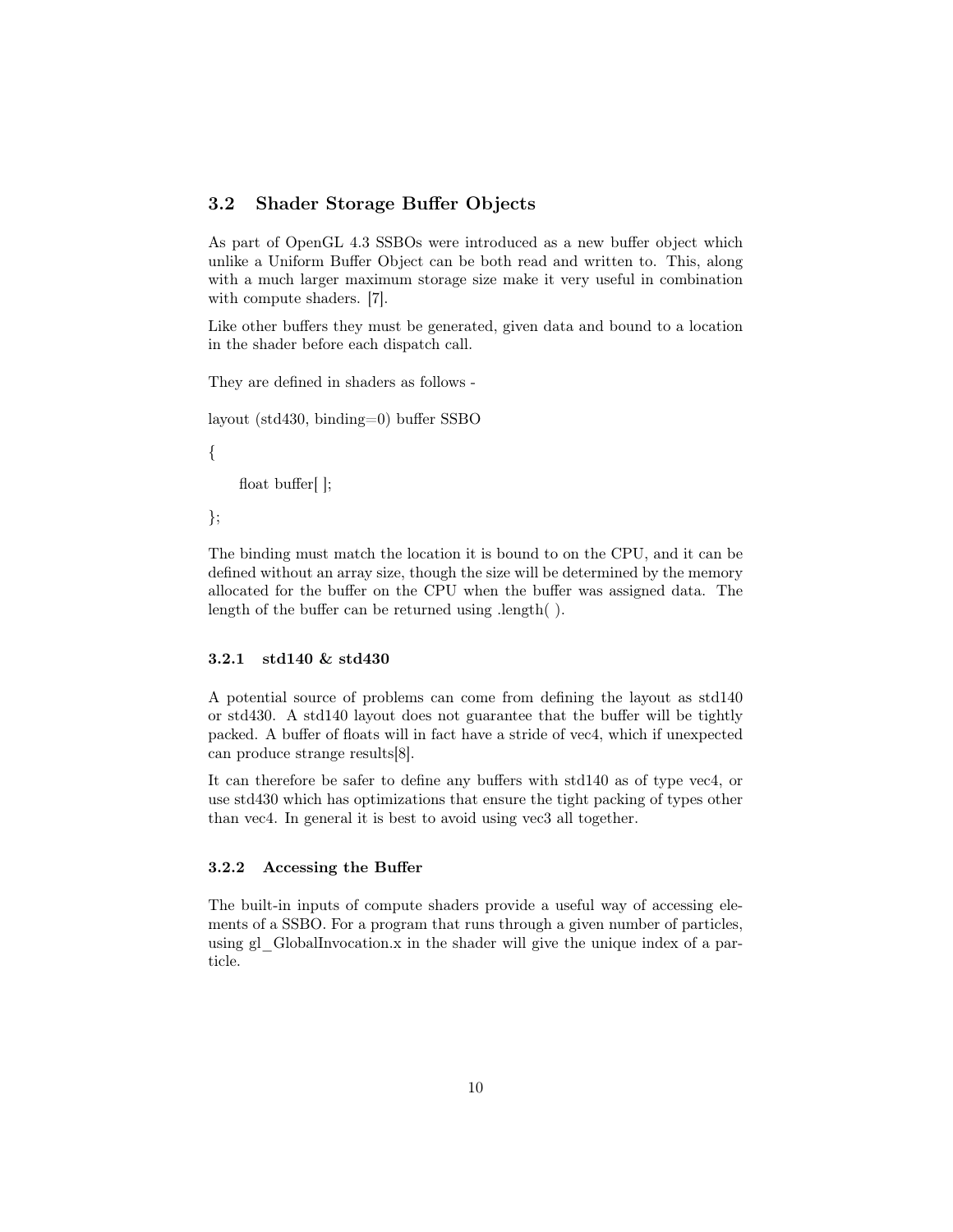## Sample Compute Shader

```
#version 430 core
#extension GL_ARB_compute_shader: enable
#extension GL_ARB_shader_storage_buffer_object: enable
#extension GL_ARB_compute_variable_group_size: enable
layout (std140, binding=4) buffer Pos
{
    vec4 positions[ ];
};
layout (local size x = 256, local size y = 1, local size z = 1) in;
void main()
{
    uint index = gl GlobalInvocationID.x;
    positions [index]. y \neq 0.1 f;
}
```
## 4 GPU Particle System

A particle system can be implemented with Transform Feedback or Compute Shaders with very similar code and considerations. This simple implementation creates a particle system that does not require any of the particles to have any influence on each other, as each moves separate to each other, only dependant on it's own velocity and position, which makes it well suited to the parallelization of the GPU.

Particle effects generally consist of thousands of particles and can be used to create non-polygonal or deformable bodies such as rain, fire, water, smoke, magic effects, trail effects etc. Reeves produced an early particle system for Star Trek II: Wrath of Khan which introduced particles and the common attributes that are still often seen in modern systems [9].

In this implementation each particle is represented by a position, velocity and lifetime. The position of a particle is what is used in drawing a point on screen, however the velocity is used in calculating the position of the particle every frame, and the lifetime is stored to constantly re-use a particle, and create a steady stream.

Both the Transform Feedback and Compute Shader implementation use the same data types in the shader code -

Vec4 position

Vec4 initialPosition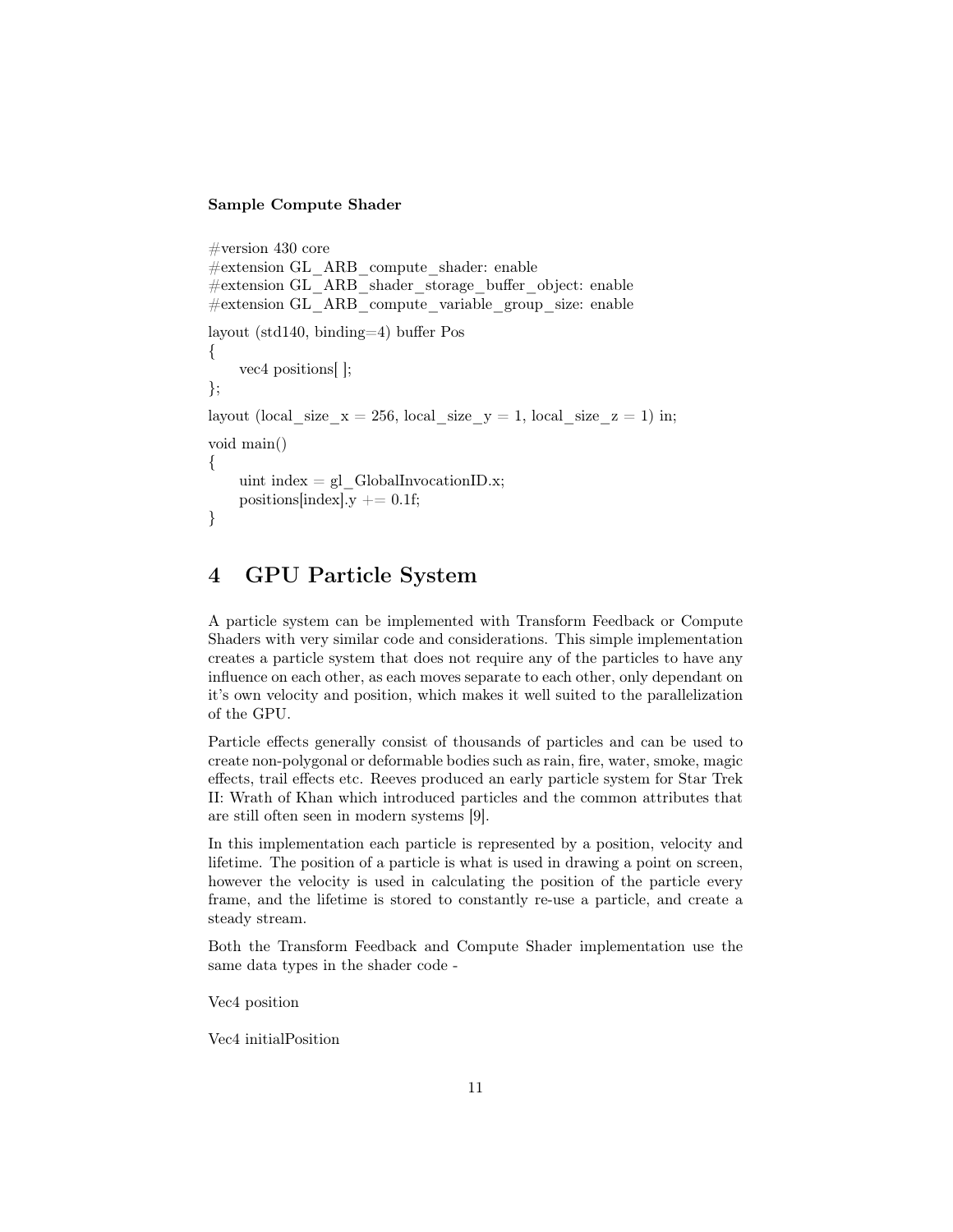Vec4 velocity

Vec2 lifetime

lifetime is represented as a vec2 as the x component stores the current lifetime of a particle, and the y stores the initial lifetime. When the current lifetime drops below 0, the x component is set to that initial value stored in the y component, velocity is set to 0, and position is set to the initial position. An alternative to storing the initial position would be to get a new random value whenever the particle is reset.

Differences lie in how the data is sent to the shaders -

## Transform Feedback

A struct is made called Particle, which holds the variables of the above data types. A total number of particles is defined, and a single VBO is filled with that number of Particle objects that have been set with initial values. Calls to glVertexAttribPointer with the correct stride and location values need to be made in order to correctly pass the data to the vertex shader that will carry out the calculations. The output VBO is then swapped with the input VBO.

## Compute Shader

To send the data to the compute shader, separate SSBOs are made for position, initialPosition, velocity, and lifetime. The SSBOs must be bound to their location in the shader code before dispatching the shader.

## 4.1 Particle Update

The particle update code is to be executed every frame, for each particle. It performs the following functions -

- Calculate the new position of the particle through Euler integration, using the velocity and the external force of gravity.
- Collision detection with any spheres that have been defined, and resolve those collisions.
- Check if the current lifetime has dropped below 0, if so, reset the particle.

## Pseudocode

velocity  $+=$  gravity  $*$  timeStep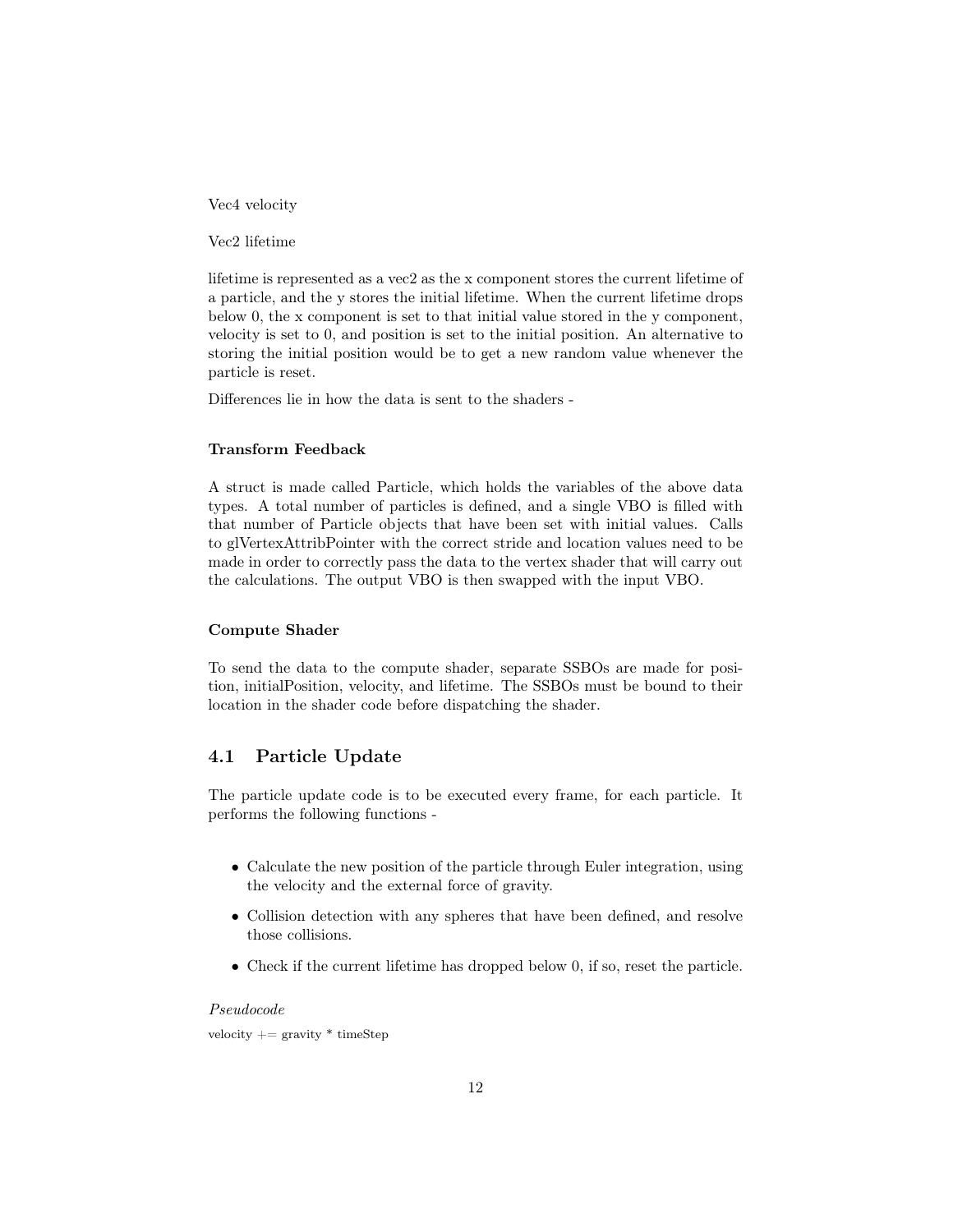for each Sphere s in spheres :

 $velocity = collisionWithSphere(position, velocity, s.position, s.radius)$ 

position  $+=$  velocity  $*$  timeStep

currentLifetime -= timeStep

if currentLifetime < 0 :

 $currentLifetime = initialLifetime$ 

position = initialPosition

velocity =  $vec3(0,0,0)$  //May alternatively wish to set an initial velocity

## 4.2 Particle Collision with Sphere

A point colliding with a sphere can be calculated in GLSL using the reflect() method [1], which takes in a vector, and returns a reflection of that vector about an incident vector, which in this case will be the collision normal.

Pseudocode

Vec3 sphereCollision(position, velocity, s.position, s.radius)

//Check if the distance from the particle to the

//sphere is less than the sphere's radius

if distance(position - s.position) < s.radius :

 $collisionNormal = (position - s.position).normal$ 

//Bounce coefficient is a value between 0 and 1

//which acts as a dampener. 1 will produce a perfect

//bounce where as 0 produces no bounce at all.

return reflect(velocity, collisionNormal) \* bounceCoefficient

else :

return velocity

## 4.3 Drawing the Particles

The data that is on the VBO in a Transform Feedback implementation or in the SSBO storing positions can be passed directly to a vertex shader to be drawn, without the need to write to a new VBO, they must both just be bound before the call to glVertexAttribPointer is made using glBindBuffer(GL\_ARRAY\_BUFFER, bufferID).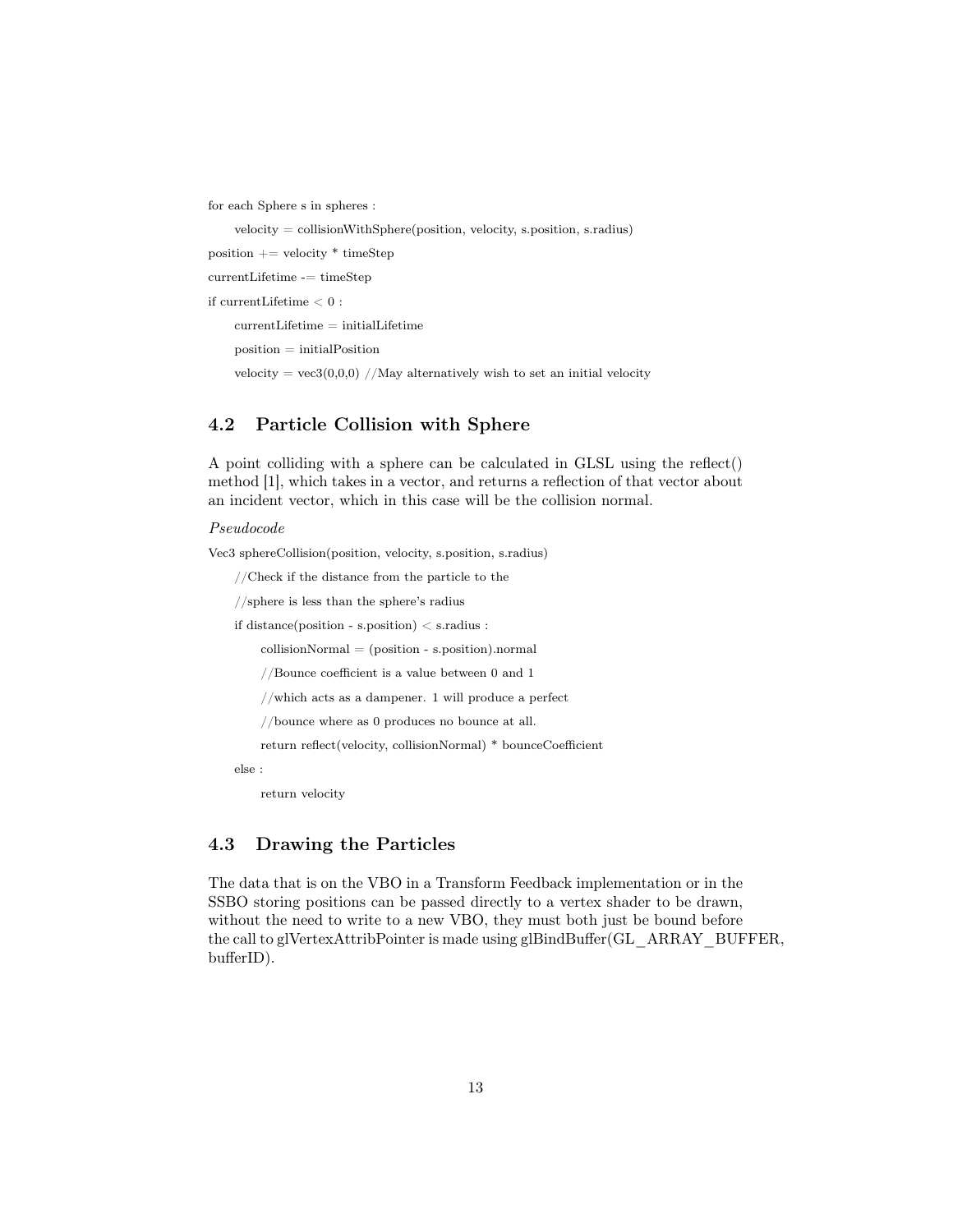## 5 OpenGL GPU Library

As part of this project, a library was written that would make it easier to use the Transform Feedback and Compute Shader features of OpenGL. The library provides wrapper classes for both of the methods as well as a general shader management class and SSBO wrapper class. The aims of the library would be to enable users to easily make use of the OpenGL functions related to the GPU features by reducing the number of method calls required and offering more descriptive method names which will help to avoid common mistakes and be a bit more accessible. However, the user still must write the GLSL shader code from scratch and will require some surface knowledge of how shaders are created and used on the CPU side, particularly the order certain functions are called.

There are 4 classes in the library, though depending on the program, a user may only need to concern themselves with TransformFeedback or ComputeShader.

## ShaderManager

A general purpose class for creating and storing shader programs. It is used in other classes in the library, but may be used by the user to create other shader types other than those used for general purpose GPU features.

## TransformFeedback

This class creates the shader program to be used for the Transform Feedback, and handles all other code related to executing the shader and making use of Transform Feedback. For every shader the user wishes to perform calculations on, an instance of this class should be created.

#### SSBO

Generates a SSBO and stores the id. The class also offers methods for setting the data in the buffer and for binding. The ComputeShader class has methods that will create and store SSBO objects though users may want to create SSBO objects separately and use them where appropriate. For example if a program requires the same SSBOs to be used across multiple Compute Shaders, it may be easier and more logical for a user to create and store SSBO objects, rather than use one of those ComputeShader objects to create them all.

## ComputeShader

Creates the compute shader program and attaches the shader. To dispatch the compute shader, users call useProgram() and then dispatch(). If any uniform variables are to to be set it must be done between the use and dispatch calls. This class can also create and store SSBOs for use.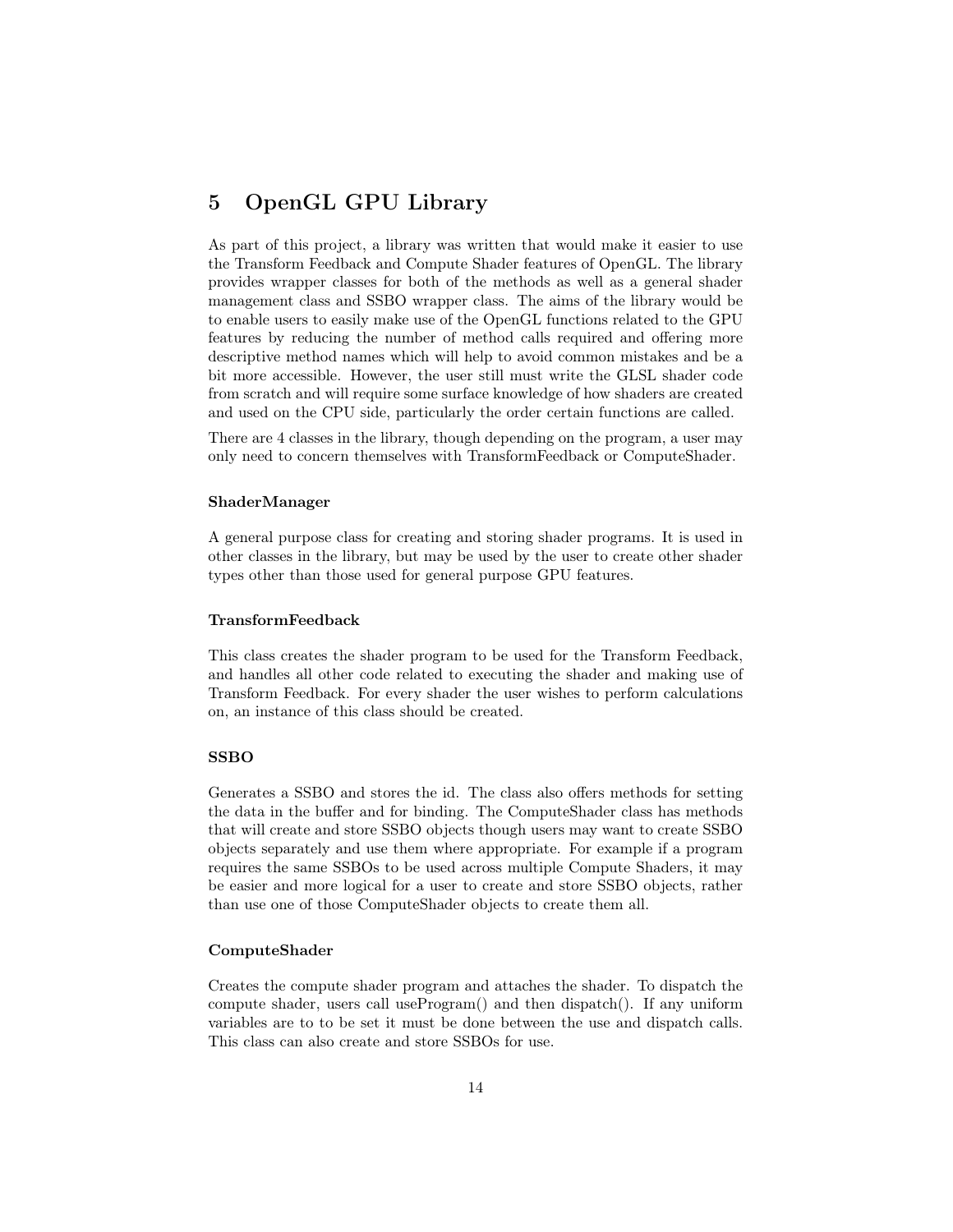## 6 Analysis and Comparison of Compute Shaders and Transform Feedback

Using the particle system from section 4, a test was run using both methods, examining the memory usage and FPS of the same simulation run with different numbers of particles. The shader code run in both methods involves the same operations for updating the data passed in, and keeps the same data types. The simulation involved particles falling under gravityand being re-used, and potentially colliding with 6 spheres. Below are the results from the tests -

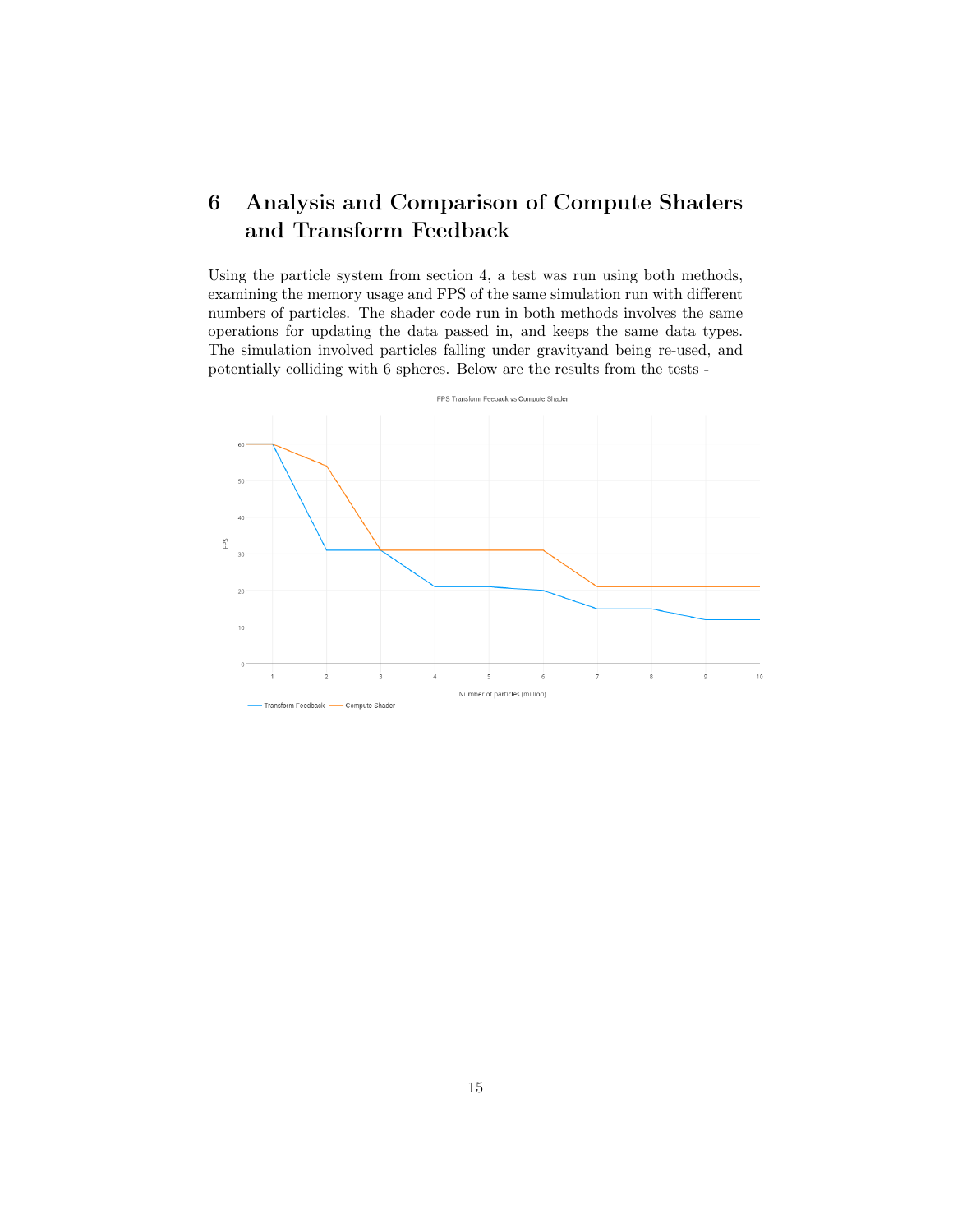

## 6.1 FPS

Both programs targeted 60 FPS, and FPS is recoreded as the average FPS of a running program. The following observations are made -

- The results showed a higher and more consistent FPS for the Compute Shader particles.
- There is no linear decline in FPS with the increase in particles for either method.

## 6.2 Memory Usage

- Transform Feedback has a significantly greater memory usage than Compute Shaders. By taking the difference in memory at 2 and 3 million particles we find that Transform Feedback uses 107.4MB of memory for 1 million particles, where as Compute Shader uses 15.2MB. This can at least partly be attributed to the need for two VBOs being allocated in Transform Feedback as opposed to using SSBOs for Compute Shaders that can be both read and written to.
- There is a linear increase in memory for Transform Feedback with the number of particles used, however from 7 to 8 million particles, the memory usage doubles in the compute Shader program.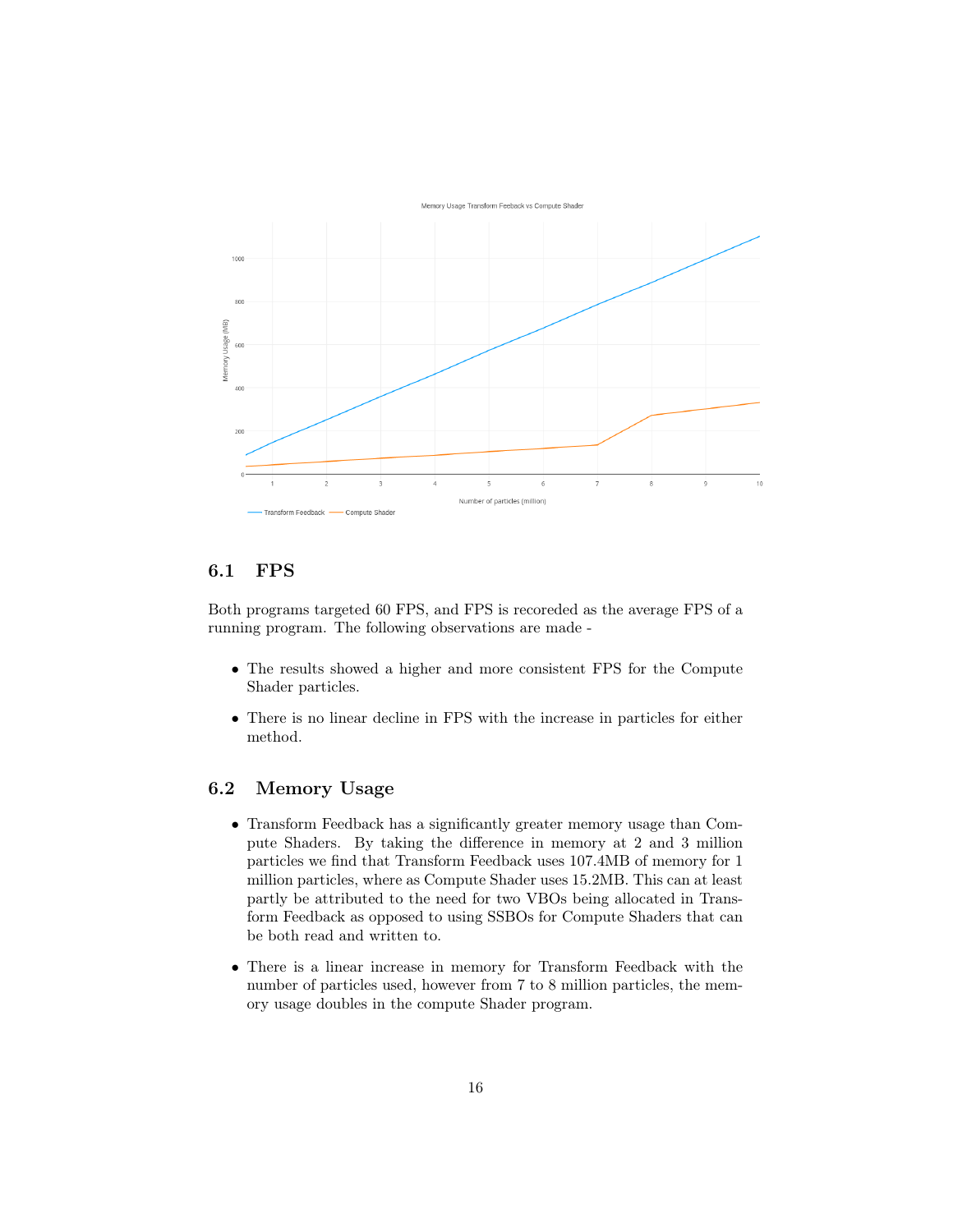## 7 SPH Fluid Simulation and GPU Implementation

Smooth Particle Hydrodynamics is a fluid implementation first developed by Monaghan [10]. It is a particle-based method, putting it in the Lagrangian category of fluid simulations.

## Background

## Lagrangian Methods

Lagrangian fluid sims use particles to represent the fluid, where each particle may be thought of as a fluid molecule, and for which its velocity must be calculated to behave like fluid when surrounded with other particles. The velocity is then used to calculate the position of the particle for it to be drawn. An advantage of a particle-based method is that drawing the particles is relatively simple, though to represent the fluid as a body with a surface, rather than numerous single points in space, additional rendering methods such as marching cubes / meta-balls may need to be employed.

Creating a convincing fluid simulation requires a vast number of particles to be used. This can be a distinct disadvantage of particle-based methods as all fluid calculations are carried out per particle, therefore the complexity of the computations increases dramatically with the increase in the number of particles, with potentially very slow performance as a result.

The first implementation of SPH by Monaghan et al. from 1992, was used as part of research for astrophysics. Muller et al.[11] then presented SPH with graphical applications in 2003. However, the implementation that is discussed in detail below is based on Clavet et al. which introduced some improvements in the incompressibility aspects of SPH which resolves issues with particles clustering together, and changed the force based movement of particles to position based. Clavet et al. [12] also introduces springs between neighbouring particles as a way of handling elasticity, and covers fluid stickiness with other objects.

### Euler Methods

Alternatively there is the Euler methods, which instead of particles, uses a grid that stores the velocities of a fluid in cells of the grid. Early work by Foster & Metaxas [13] was followed by Jos Stam [14], who presented a stable real-time implementation.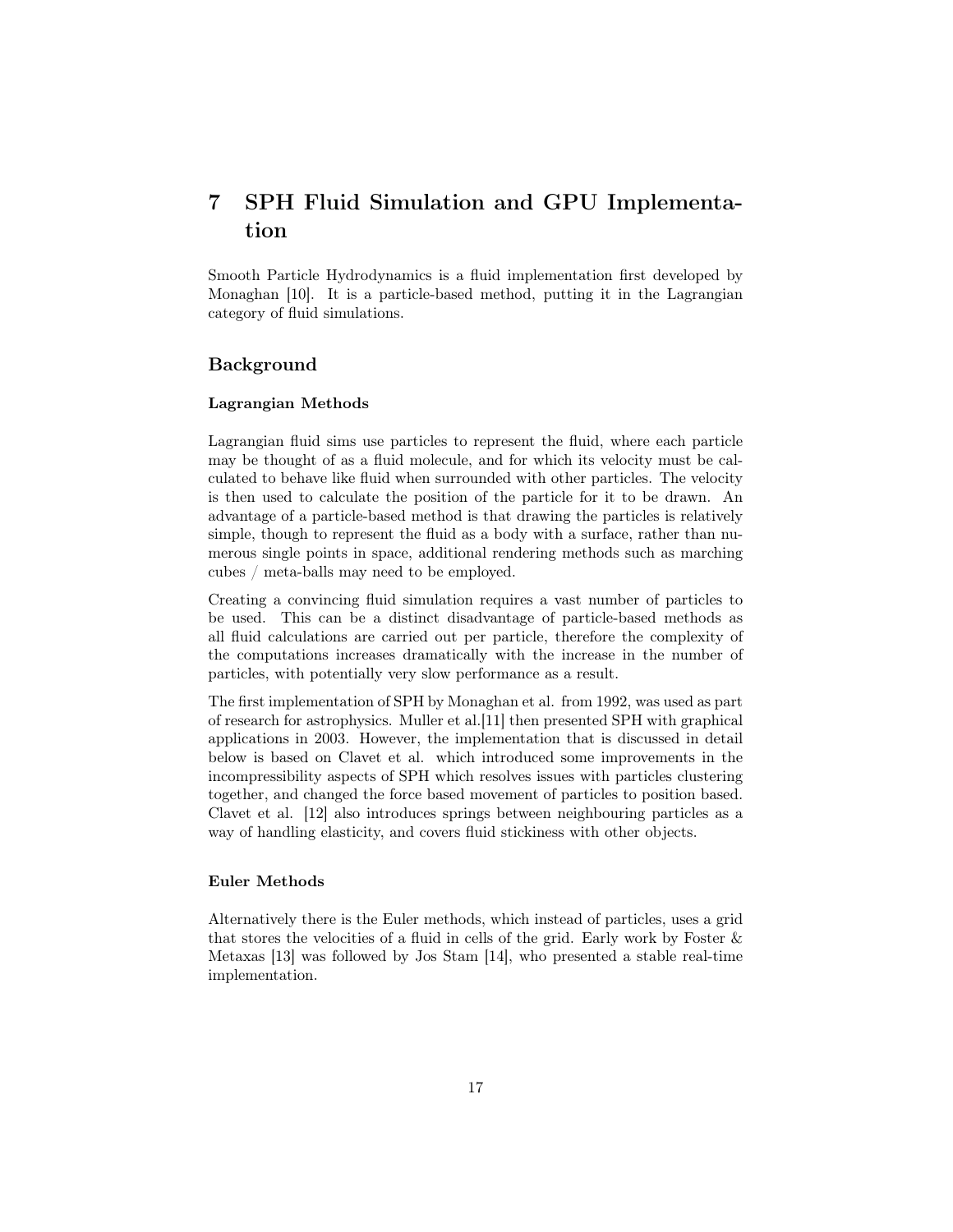## Hybrid Methods

Some hybrid implementations of Lagrangian and Euler such as the Affine PIC method by Jiang et al. calculate the fluid velocity on a grid which is then applied to particles placed in this grid [15]. This can be more efficient as a large number of particles can be used with a much less substantial drop in performance, as complexity is mostly determined by the resolution of the grid, where each cell has fluid calculations performed.

## Navier Stokes

All the above methods have a basis in the Navier-Stokes equation, which describes the movement of a fluid with the following -

$$
\rho(\tfrac{\partial}{\partial t}+u\bullet\nabla)\mathbf{u}=-\nabla p+\mu\nabla\bullet(\nabla\mathbf{u})+\mathbf{f}
$$

 $\nabla \bullet \mathbf{u} = \mathbf{0}$ 

Where  $\rho$  is density,  $p$  is pressure, u is velocity,  $\mu$  is viscosity and f is the sum of any external forces such as gravity [16]. The first line is known as the momentum equation which describes the movement of fluid based on pressure, density, viscosity and external forces, all of which are factored into the SPH implementation by Clavet et al. The second line is the incompressibility condition which states that the mass and overall velocity of the fluid must remain constant [16]. With a particle-based approach this is achieved so long as the number of particles in the fluid remains constant [11].

## 7.1 SPH

In carrying out various fluid calculations the goal is to calculate a position for a particle every frame that will produce fluid like behaviour when viewed with thousands of other particles. This implementation of SPH closely follows Clavet et al. though leaves out the spring calculations while still achieving convincing fluid movement. Below are the steps that are carried out every frame of the program, in the order they are carried out.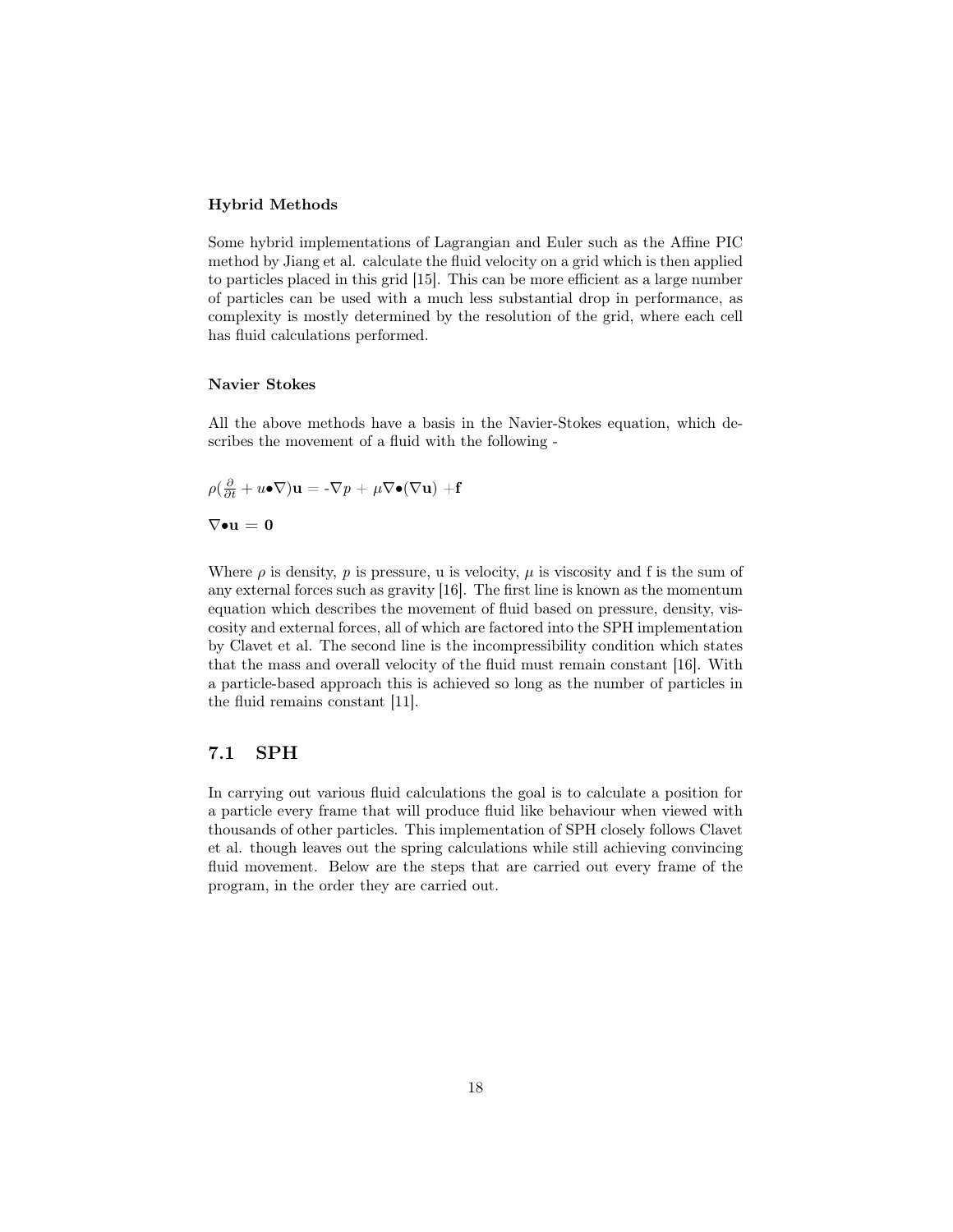| 1. for each particle:                                |  |
|------------------------------------------------------|--|
| Apply external forces                                |  |
| 2. for each particle:                                |  |
| Apply viscosity                                      |  |
| 3. For each particle:                                |  |
| Advect the particles                                 |  |
| 4. For each particle:                                |  |
| Find all neighbouring particles                      |  |
| 5. For each particle:                                |  |
| Calculate density                                    |  |
| Calculate pressure                                   |  |
| Displace position of the particle and each neighbour |  |
| 7. for each particle:                                |  |
| Update velocity                                      |  |
| for each particle:                                   |  |
| Resolve collisions                                   |  |

## 7.1.1 Kernel Function & Kernel Length

A number of constants are used that will be covered in the sections below however there is a common kernel function that is used in multiple calculations where a particle and its neighbour are being considered.

 $a = 1 - (d / k)$  [12]

Where d is is the distance between the particle and its neighbour, and k is the kernel length, a constant. Kernel length is the radius within which a particle will be affected by another particle. The function above is a measure of how close one particle is to it's neighbour, and should always be a value between 0 and 1. If a value less than 1 is returned, this means the neighbour is further from the particle than the kernel length, and so neither the particle nor neighbour should have an effect on each other.

## 7.1.2 Neighbour Searching

Particles must know which other particles are within a distance <= kernel length. It would be possible to do the following check -

Pseudocode

clear p1.neighbours

for each Particle p1 in particleList:

for each Particle p2 in particleList: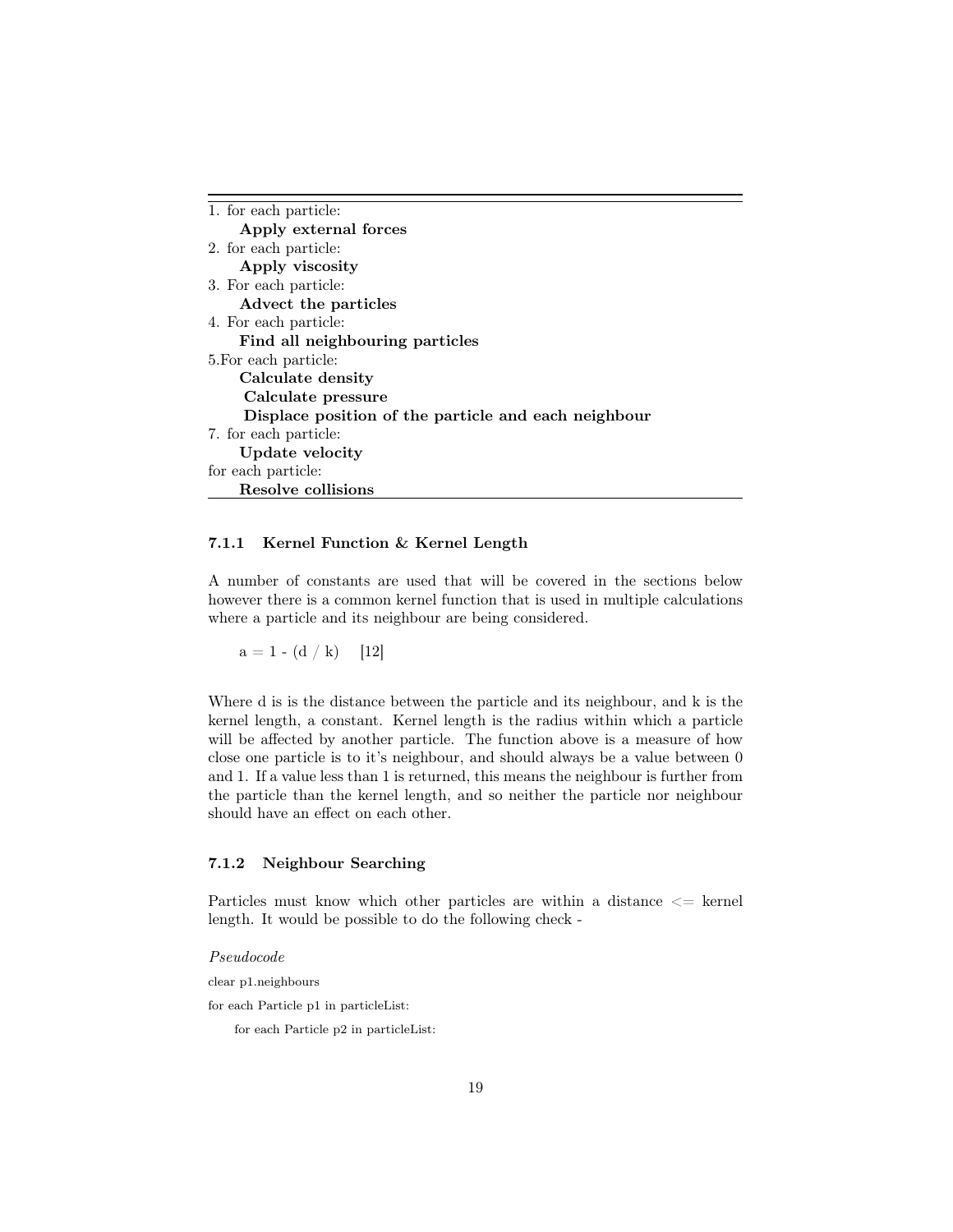if (distance  $<= k$ ) Add p2 to p1.neighbours

However in a simulation with thousands to hundreds of thousands of particles, this is much too inefficient to be usable.

There are two neighbour search methods that have been implemented in this project, both of which use a grid of cubic cells that all have a width, height and breadth of k, and are all equally spaced apart. The general idea is to know which particles are in which cell so the above algorithm may be written as -

#### Pseudocode

```
for each Cell c:
```
for each Particle p1 in c:

for each Particle p2 in cells neighbouring and including c:

if (distance  $\langle = k \rangle$ 

Add p2 to p1.neighbours

Therefore instead of comparing every particle against every other particle we are comparing only against the particles that are within a distance of, at the very most,  $2 * k$ .

The disadvantage of using a grid to find neighbours is that the particles stay within that grid, which limits the space the simulation can take place in. Although the size of the grid may be increased this will have a cost in memory. An alternative solution called Spatial Hashing will be discussed below. An octree method and a simple grid method have been implemented.

## Octree

An octree divides a space into smaller, equally sized divisions, and uses a tree data structure to find what one of those divisions a given point is in. For example given a point in space, within the bounds of the octree, firstly check which quadrant that point is located in, then find the quadrant of that quadrant, and so on for however many layers that we wish to check.

On initialization, all grid cells are added to the octree, with pointers to them stored within the smallest divisions of the tree. Every frame, particles are passed through the tree, until they are in the lowest division. This division will have cells in it, which a particle will be checked against and added to the cell if it is found to be located within its bounds.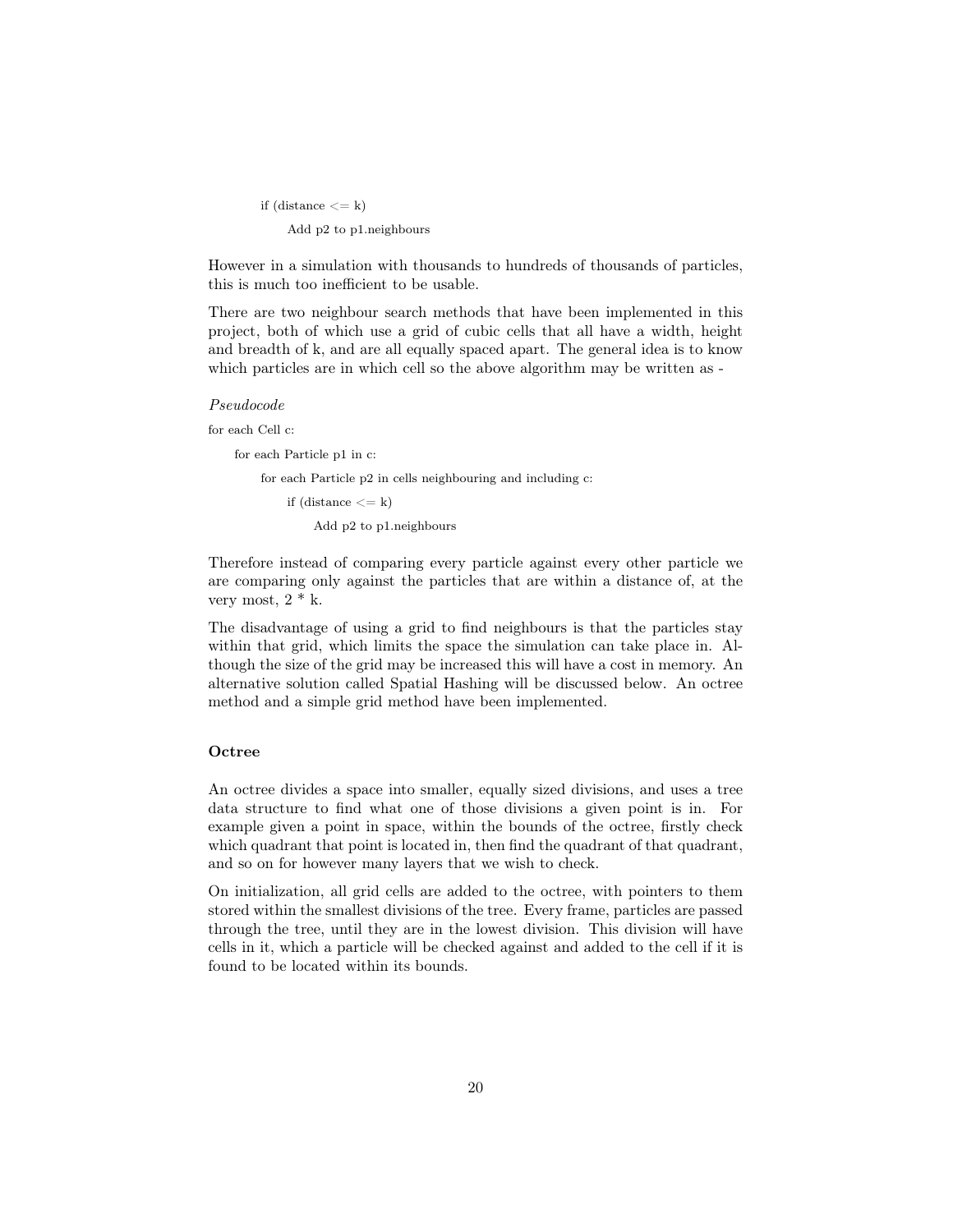## Simple Grid

The following method was used as part of the GPU implementation as the tree data structure was less suitable within the limits of GLSL programming.

If we imagine a 3D grid with cells of width and height 1.0, where the first cell at index (0,0,0) in the grid has a left boundary at 0.0, and right boundary of 1.0. Similarly the bottom boundary is at 0.0, and top boundary at 1.0, and the same for the back and forward boundary. A point at position (2.13, 3.56, 9.90) will be in cell index  $(2,3,9)$ .

For a 3D grid that has cells of arbitrary size and for which the cell at (0,0,0) does not have a lower, left, back boundary at (0.0, 0.0, 0.0), we must effectively convert the grid and the point we are looking at to the above size.

Firstly calculate the offset to move the grid to have it's lower, left, back at (0.0,  $(0.0, 0.0).$ 

#### Pseudocode

```
x \in \text{roundDownToInt}(\text{point}.x + \text{offset}.x) / \text{cellSize})y \text{ index} = \text{roundDownToInt( (point.y + offset.y) / cellsize )}z \text{ index} = \text{roundDownToInt}( \text{ (point.} z + \text{offset.} z) / \text{ cellSize } )
```
With the cell index, we can add this particle to the appropriate cell.

## Spatial Hashing

An alternative solution, which bears some similarities to the Simple Grid method above is Spatial Hashing, which does not have the disadvantage of being confined to a grid. The world space is essentially divided into equally spaced cells, however the cells are not stored in memory as with the above solution. Every cell will have a unique hash key, and so particles that are within the same cell will have the same key. Storing particles by the hash key is a convenient way of finding neighbours. Every frame, the hash table that stores all the keys, and particles with those key, is cleared. For each particle, the hash key for the position it is in is found, if the key is already in the hash table, the particle is added to the list of particles stored with that key, otherwise the key is added to the table and the particle with it [17].

#### 7.1.3 Density

Every particle has a density attribute, and it depends on the number of particles neighbouring it, and how close those particles are. The following formula is used to calculate density [12] -

$$
\rho = \sum_{j \in N(i)} (1 - rij/h)^2
$$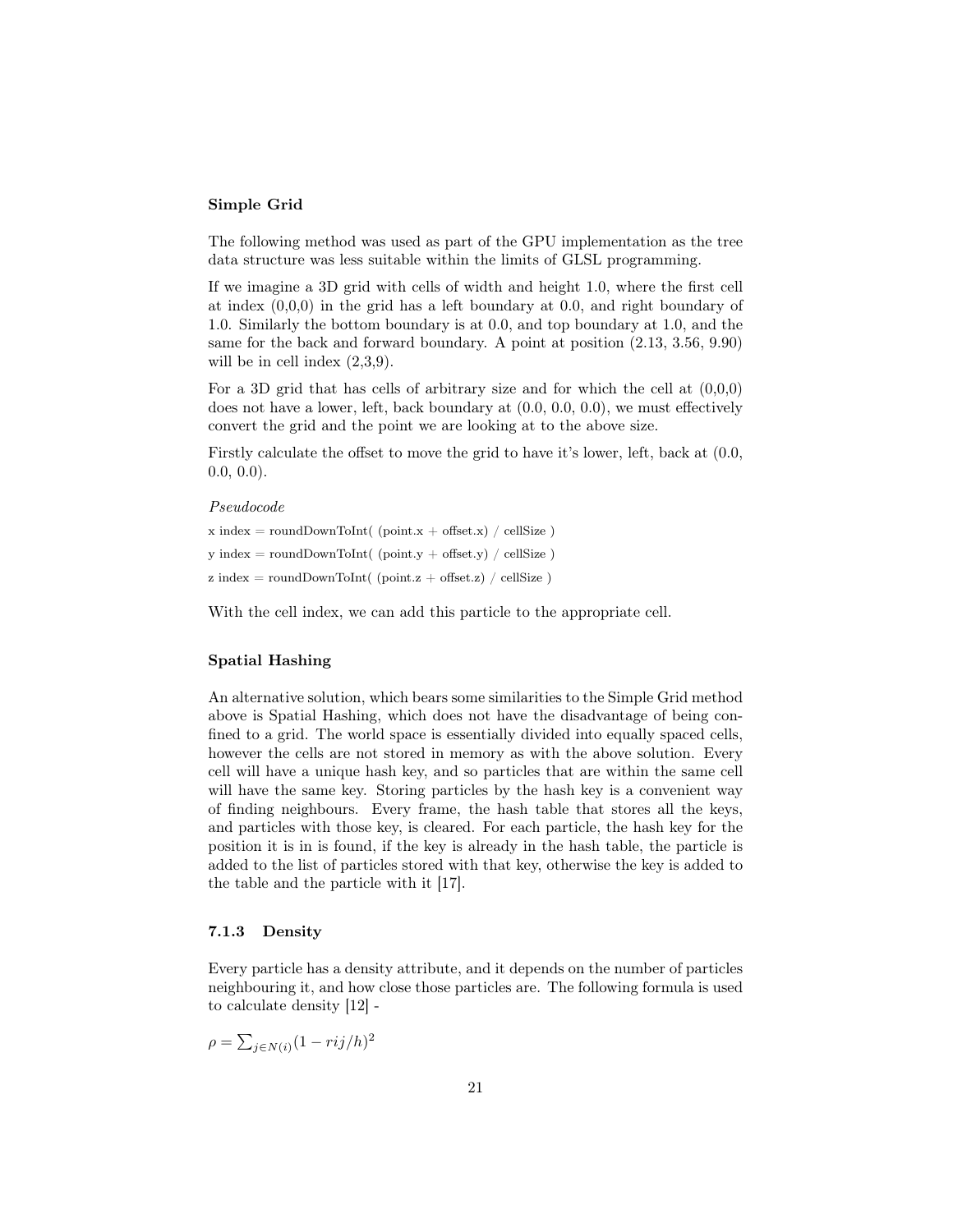The square of the function from section 7.1.1 is used here. The formula states that the density of a particle is the sum of  $a<sup>2</sup>$  for all neighbouring particles.

## Near Density

An important part of the solution by Clavet et al. is to introduce an additional density calculation which is called 'Near Density'. It is calculated similarly to the density but with a slight different kernel function of  $a^3$ .

#### Pseudocode

for each Particle p :

 $p$ . density  $= 0$  $p.nextDensity = 0$ for each Particle np in neighbours of p : p.density  $+ = (1 - (dist/k))^2$ p.nearDensity  $+=(1-(dist/k))^3$ 

The introduction of near density was to solve the problem of particles clustering, and keeps particles spaced apart, as the molecules of a fluid should be.

## 7.1.4 Pressure

Pressure and Near Pressure is calculated for each particle using the particle's density and near density values.

#### Pseudocode

 $p.\text{pressure} = (p.\text{density - restDensity}) * \text{stiffness}$ p.nearPressure = p.nearDensity \* nearStiffness

restDensity is a constant that can control how closely particles may sit beside each other at rest. Higher restDensity will produce a much more dense fluid. If the particle density is greater than restDensity it will have a repulsive movement from other particles, if it is less it will have an attractive movement. stiffness is another constant, it is useful in controlling the pressure of particles, a higher stiffness will produce more wild and splashy particle movement.

The calculation for near pressure does not use restDensity. This means it will always contribute to a repulsive movement, which aids in keeping particles from clustering. nearStiffness is another constant which can give more control over the look of the simulation similar to the stiffness constant. It should generally be kept around the same value as stiffness, but it should be kept in mind that higher nearStiffness will only produce higher repulsive movement.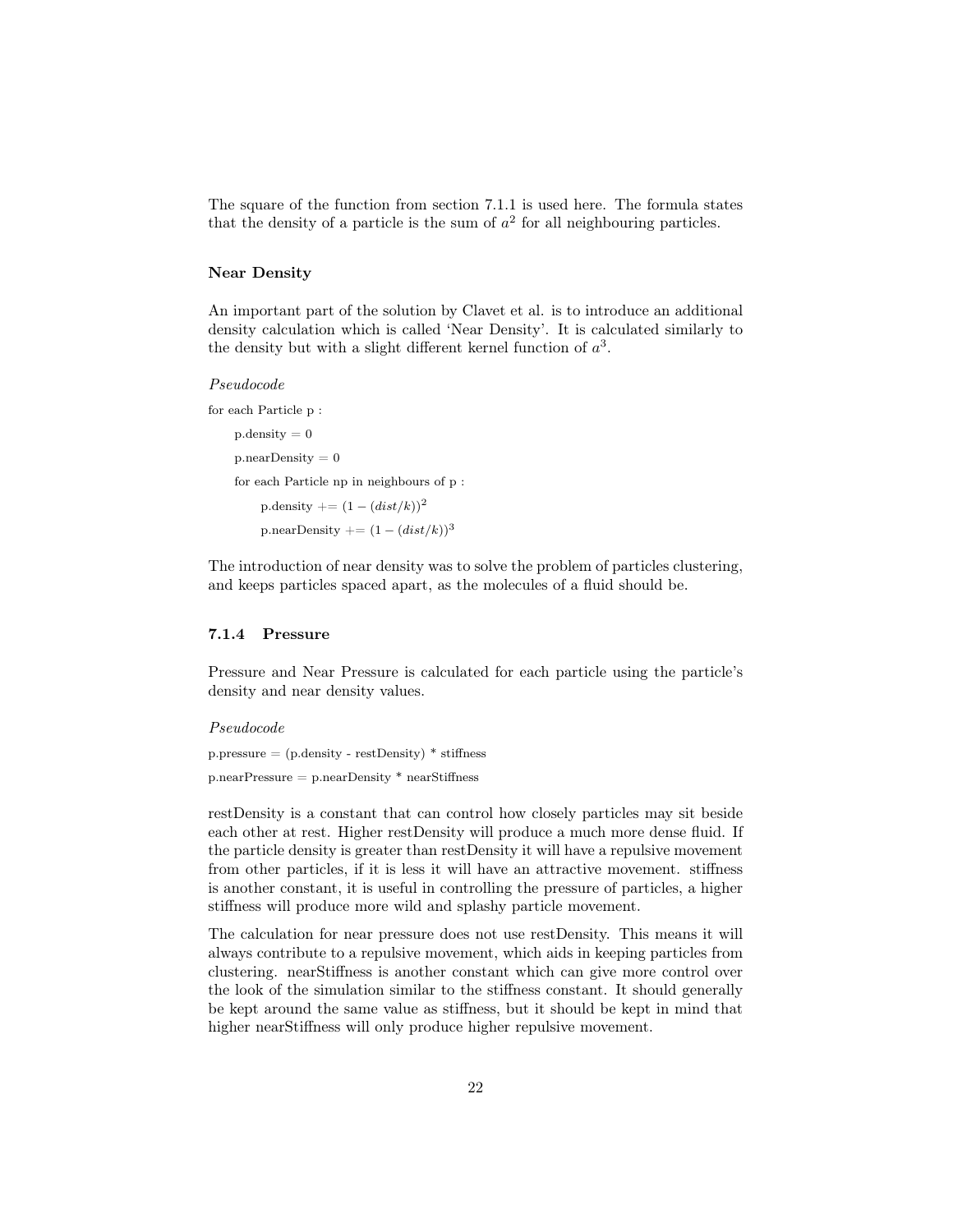## 7.1.5 Displacement

Using the newly calculated pressure and near pressure values, particles must be moved, depending on those values, towards or away from neighbouring particles. For each neighbour, the particle is displaced, and the neighbour is displaced in the opposite direction.

## Pseudocode

for each Particle p :

```
Vec3 pDisplace
for each Particle np in neighbours of p :
    v = np.position - p. position
    a = 1 - (v.length / k)displacement = timeStep^2 * (p.pressure * a + p.nearPressure * a^2) * v.normal
    np.position += displacment * 0.5
    pDisplace -= displacement * 0.5 \,
```
p.position += pDisplace

## 7.1.6 Viscosity

Viscosity is a measure of the thickness of a liquid, for example oil has a high viscosity. In terms of SPH the application of viscosity may be omitted and still produce fluid like behaviour, however with viscosity the simulation can be used to produce various types of fluid, and generally gives more control over the look of the simulation.

The viscosity calculations are carried out for the particle and each of its neighbours.

## Pseudocode

for each Particle p :

for each Particle np in neighbours of p :

```
v = np. position - p. position
u = dot( (p.velocity - np.velocity), v.normal)
if (u > 0.0):
    a = 1 - (v.length / k)impulse = timeStep * a * (linearVis * u + quadraticVis * u * u) * v.normal
    p.velocity = impulse * 0.5np.velocity += impulse * 0.5
```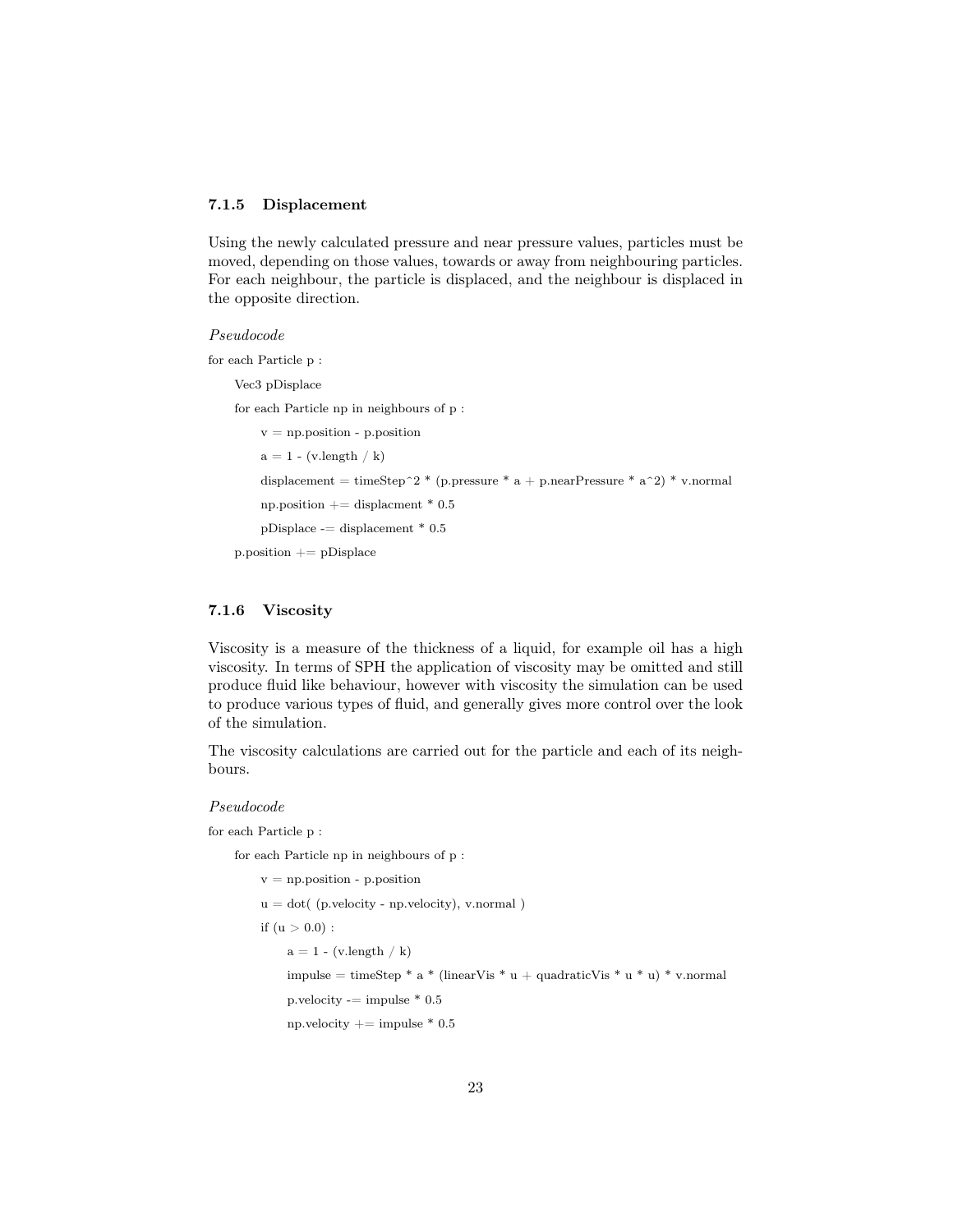The variable u stores the projection of the difference in velocities of the two particles onto the vector between them. Checking if  $u > 0$  means we are only applying viscosity to particles that are on a collision course. The constants linearVis and quadraticVis control the level of viscosity. For more viscous fluids, increase linearVis. For less viscous fluids linearVis may be reduced but quadraticVis should still remain  $> 0$ , as it is used in reducing velocity inside the fluid, away from the surface [12]. Without viscosity applied a potential unwanted behaviour is for the fluid to be constantly swirling without coming to a rest.

## 7.1.7 Advection

Particle positions are moved along based on their velocity. The particle's previous position is also stored before the advection, which will be used in updating the velocity in a later step.

Pseudocode p.previousPosition = p.position p.position  $+=$  p.velocity  $*$  timeStep

## 7.1.8 Updating Velocity

Using the previous position and current position the velocity is updated. This is necessary as the velocity is not the only factor in moving the particle. The displacement step will move a particle's position not based on velocity, as will collision response.

Pseudocode

p.velocity = (p.previousPosition - p.position) / timeStep

## 7.1.9 Collision detection & Response

Collisions and response with non axis-aligned planes and rectangles are implemented in this project, which are used to create a container for the fluid, and cuboid obstacles for the fluid to interact with.

Given a particle position, to calculate the distance to a plane the following is used [18]-

Pseudocode

 $dist = dot($  (p.position - point $OnPlane$ ), planeNormal)

If dist is less than the collision radius of the particle then the particle is colliding with the plane.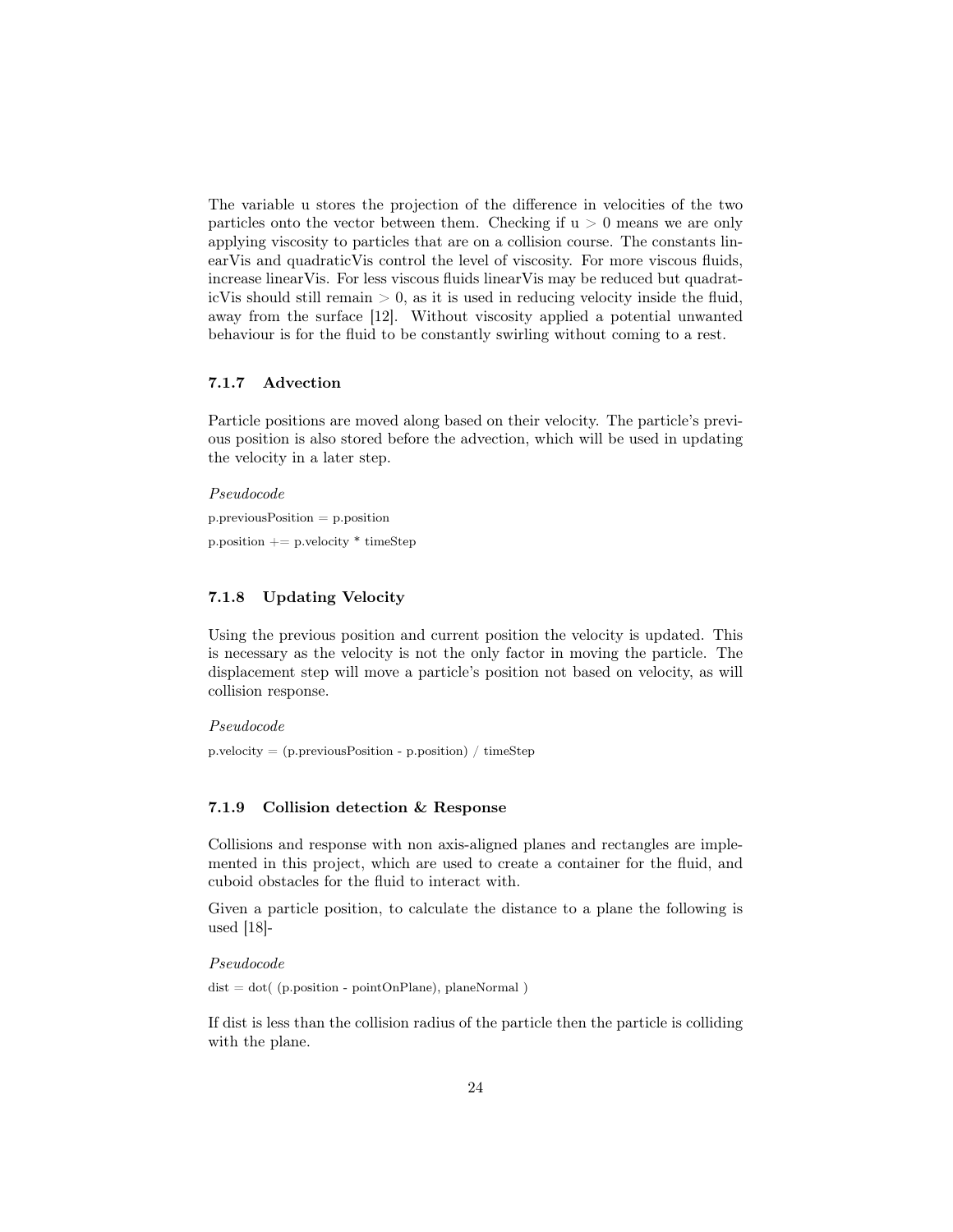However, the above collision detection only considers an infinite plane, with no edges. For a rectangle, there must first be a check whether the position falls within the bounds of the rectangle, and then check the distance to the surface with the above.

For a rectangle where we know two vectors, from corner  $1$  (c1) to corner  $2$  (c2), and c1 to corner 3 (c3). We project the position of the particle onto these vectors, and if it falls within the length of these vectors, it is within the bounds of the rectangle.

#### Pseudocode

projection1 = dot( (p.position - c1), (c2 - c1) ) / (c2 - c1).lengthSquared projection 2 = dot( (p.position - c1), (c3 - c1) ) / (c3 - c1).lengthSquared if projection  $1 \ge 0.0$  and projection  $1 \le 1.0$  and projection  $2 \ge 0$  and projection  $2 \le 1$ : checkDistanceToPlane()

## Resolving Collision

The velocity is reflected in the direction of the plane normal and the particle position is set back to be outside the plane [19].

#### Pseudocode

p.velocity = p.velocity \* -2 \* dot(p.velocity, planeNormal) \* planeNormal \* bounceCoefficient

The bounceCoefficient is a constant between 0 and 1 that can dampen the velocity.

## 7.1.10 External Forces & Interactivity

External forces such as wind or gravity are applied to each particle's velocity -

Pseudocode

p.velocity  $+=$  externalForce  $*$  timeStep

## Interactivity

A small level of interactivity is added to the 2D implementation of the fluid where a left mouse click will attract fluid within a certain radius of the click, and allow it to be thrown. The right mouse click does the opposite, repelling particles that are within that same radius.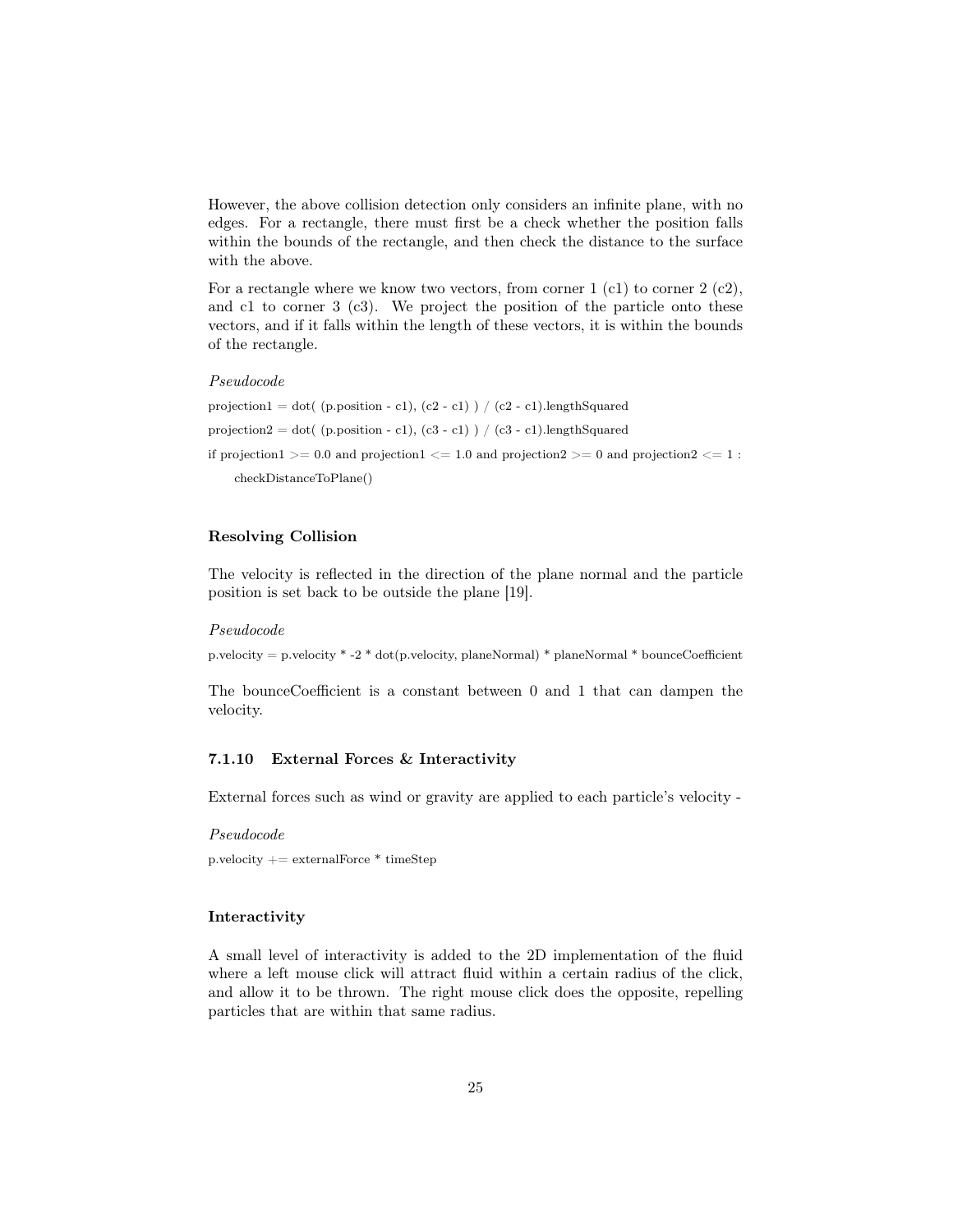This is done by getting the position of the mouse while clicked, in world space. The linear kernel function used in the fluid calculations is also used here. Particles that are closest to the mouse click will be most strongly affected by the pull to its position. The pull or push is applied as follows -

## Pseudocode

 $v = \text{mousePosition - p. position p. velocity } += v * (1 - (v.length / effectRadius) ) * strength$ \* timeStep

strength is a constant that will control how strong the pull/push is, however, if the left mouse button is clicked for a pull, the strength is positive, if the right mouse button is clicked it is negative. This is applied in the external forces step of the simulation.

## 7.2 GPU Implementation and Memory Synchonrization

As well as a fully CPU implementation, two GPU solutions were made for this project, both using Compute Shaders and SSBOs. In both of the implementations Compute Shader programs were created for each of the following steps -

Advection

Density, pressure and displacement calculations

Viscosity calculations

Collision detection and response

Separate SSBOs were created to store the particle data -

Position Previous position Velocity Density Near density Pressure Near pressure Neighbours

All of the SSBOs matched their data types from the CPU side except for the Neighbours SSBO. In the CPU implementation, each particle stored a list of pointers to other particles. As the size of SSBOs must be allocated when it is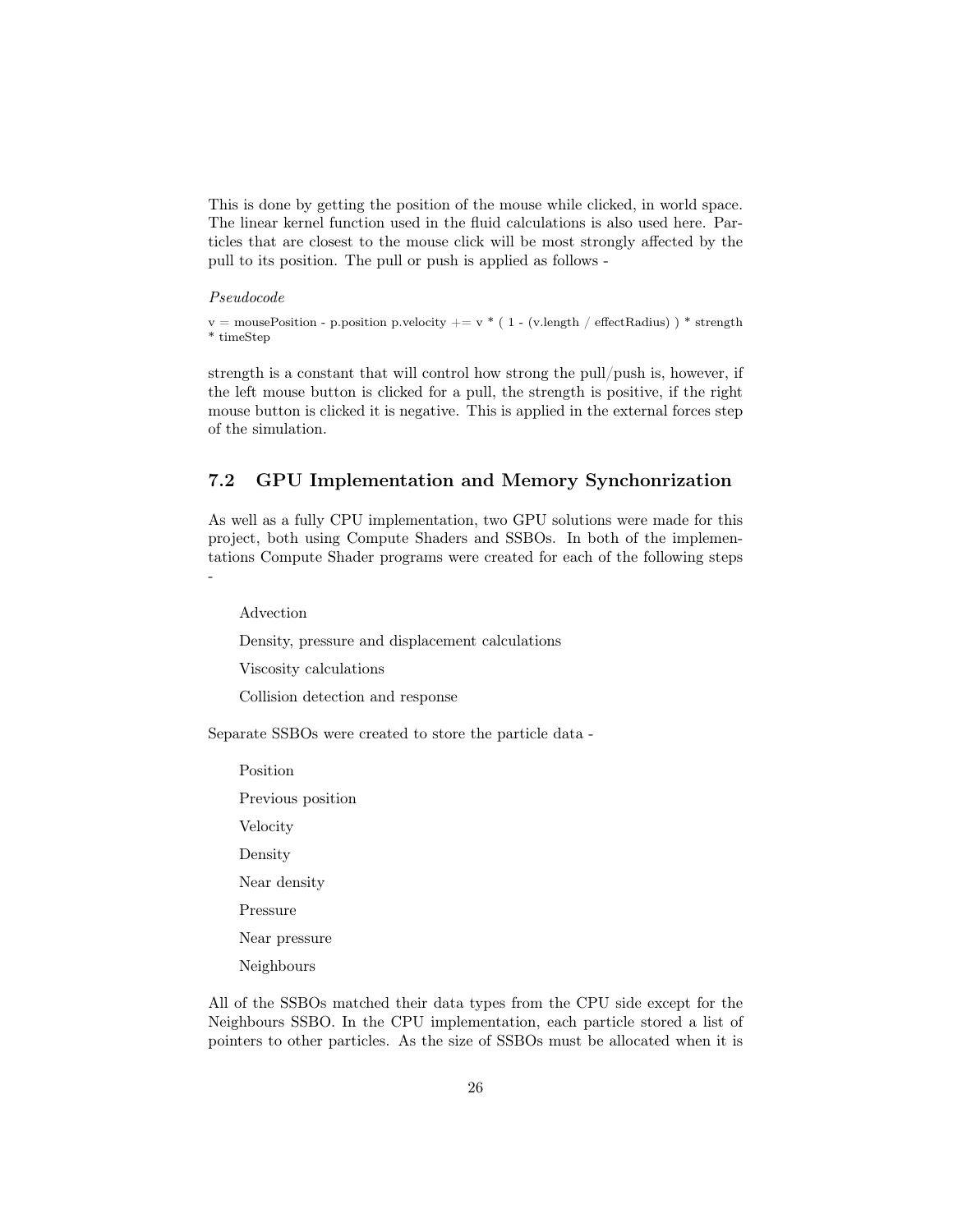generated, a list data structure cannot be used, which is useful for a moving particles that will have a variable number of neighbours every frame. Therefore a maximum number of neighbours is defined, that should be high enough that there are never, or rarely, more neighbouring particles than can be stored, but low enough as to not waste memory.

The neighbours are stored as ints, which will be the index of a particle in the other SSBOs. The neighbour SSBO is not the same size as the other SSBOs due to storing MAX\_NEIGHBOURS number of ints for each particle. The index of each particle's neighbours in the SSBO therefore starts at (particleIndex \* MAX\_NEIGHBOURS).

Before the neighbours array is filled, all elements are set to -1, which indicates there is no neighbour. The neighbours are then filled for each particle, starting at the beginning of the memory allocated for each particle. When particles are later running through their neighbours, when a value of -1 is found, we break from the loop as there are no neighbours remaining.

Constants such as kernel length etc. are defined as uniform variables in the shaders.

As each step of the fluid calculations must be completed before the next begins, this must be taken into consideration when invoking the shader programs. The function glMemoryBarrier(GL\_SHADER\_STORAGE\_BARRIER\_BIT), called on the CPU after each shader dispatch makes sure that previous OpenGL invocations are complete before the next begins, in this case specifically for the use of SSBOs.

## 7.2.1 Half GPU Implementation

The first of the GPU implementations keeps the neighbour searching on the CPU using the octree method with the remaining fluid calculations carried out on the GPU. This meant that very frame, the buffer containing the positions had to be written to memory on the CPU, so the positions could be used in the neighbour search. The neighbours SSBO would then be re-mapped with the appropriate data.

The neighbour search on the CPU was a limiting factor for performance. Reading and writing data back and forth from the GPU also incurred a heavy performance cost, making this an ineffective solution to speeding up the simulation.

## 7.2.2 Full GPU Implementation

The next implementation moved the neighbour search to the GPU, and changed the method from an Octree to the Simple Grid method from section 7.1.2. Two Compute Shader programs were added to fill the grid with particles, one to clear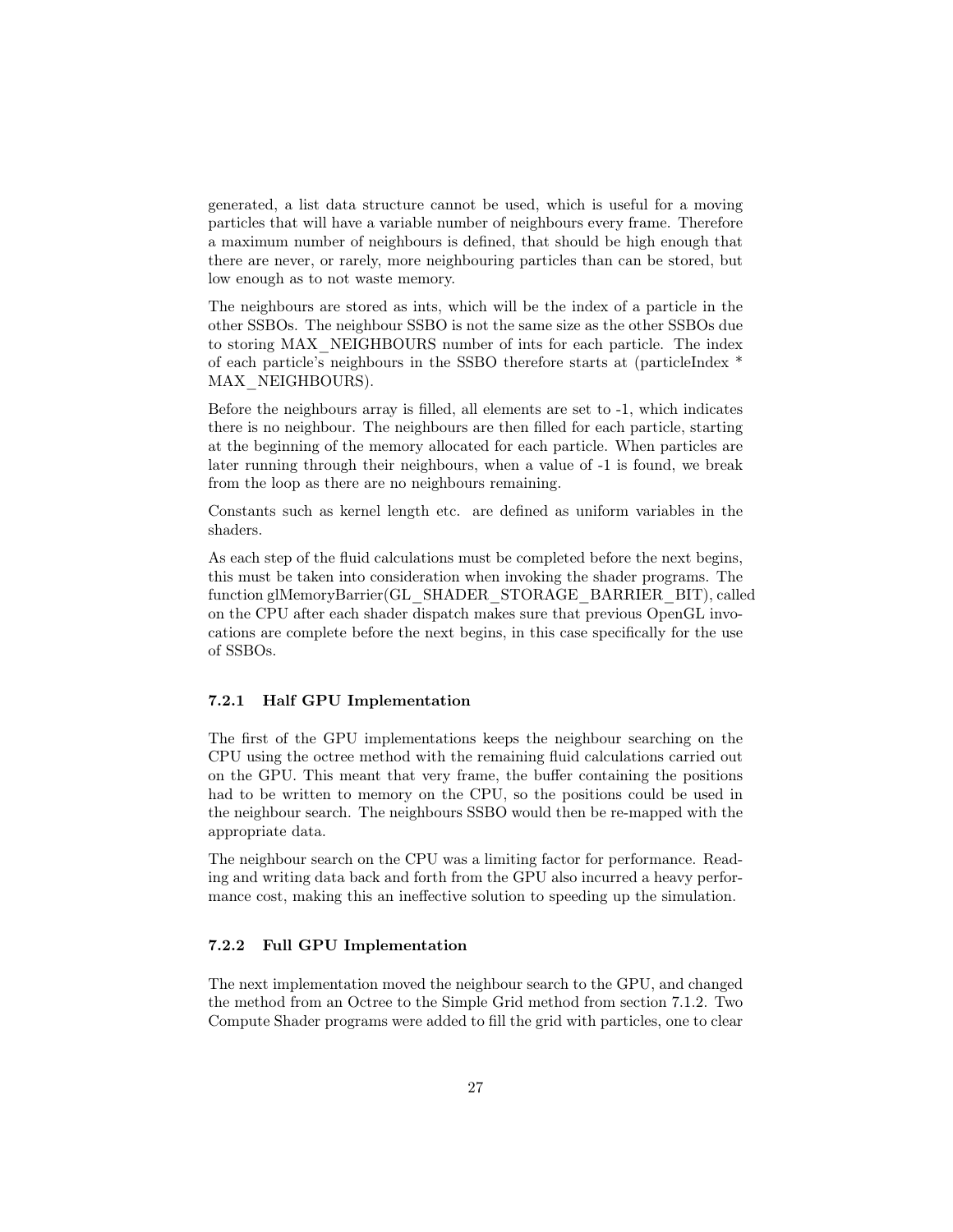the grid every frame, and one to run through every particle and add it to the appropriate cell in the grid.

An SSBO is added to represent the grid, which is structured much like the neighbours SSBO. The grid SSBO is of type int and is divided into cells. Like the neighbours SSBO a maximum number of particles each cell can store is defined. The first element of each cell stores the number of particles, and the next three store the x, y, z index position of the cell, with the next MAX\_PARTICLES\_PER\_CELL storing the indices of particles in the cell. Therefore the size of each cell is  $(4 +$ MAX\_PARTICLES\_PER\_CELL).

## 7.2.3 Memory Synchonisation

As many of the fluid calculations use neighbours attributes, there is potential for the same memory to be read from and written to by two threads at the same time. For example if two threads are looking at two particles which are neighbours to each other, or share the same neighbours.

Similarly when filling the grid with particle indices on the GPU. To fill the grid, each particle is looked at and the position in the grid is found, where it will then be added to the grid. Particles are added to the correct place in the grid SSBO depending on the number of particles currently in the cell, and so multiple threads may be trying to read this number of particles at once and then increment it by one when adding a particle.

Reading and writing to shared memory in parallel programming can lead to inconsistent results as what is written in one thread, may not be visible in another thread to read or write to [6]. This could lead to some strange behaviours in the half-GPU implementation where neighbouring particles are displaced and have velocity changed due to viscosity. For full-GPU implementation the problem was more grave as the grid could not be filled with the correct data, meaning no particles would have any neighbours stored, and therefore the fluid calculations had no effect.

## Atomic Functions

One solution to this is to use atomic functions to alter SSBO data [5]. uints, ints, and floats (with the GL\_NV\_shader\_atomic\_float extension enabled) can be used in atomic functions. For example

atomicAdd(inout nint mem, nint data),

takes in a value mem and adds data to it. This can solve the problem when SSBO values need only be written to, however if they are read to, the original, unaltered value will still be read despite the atomic function.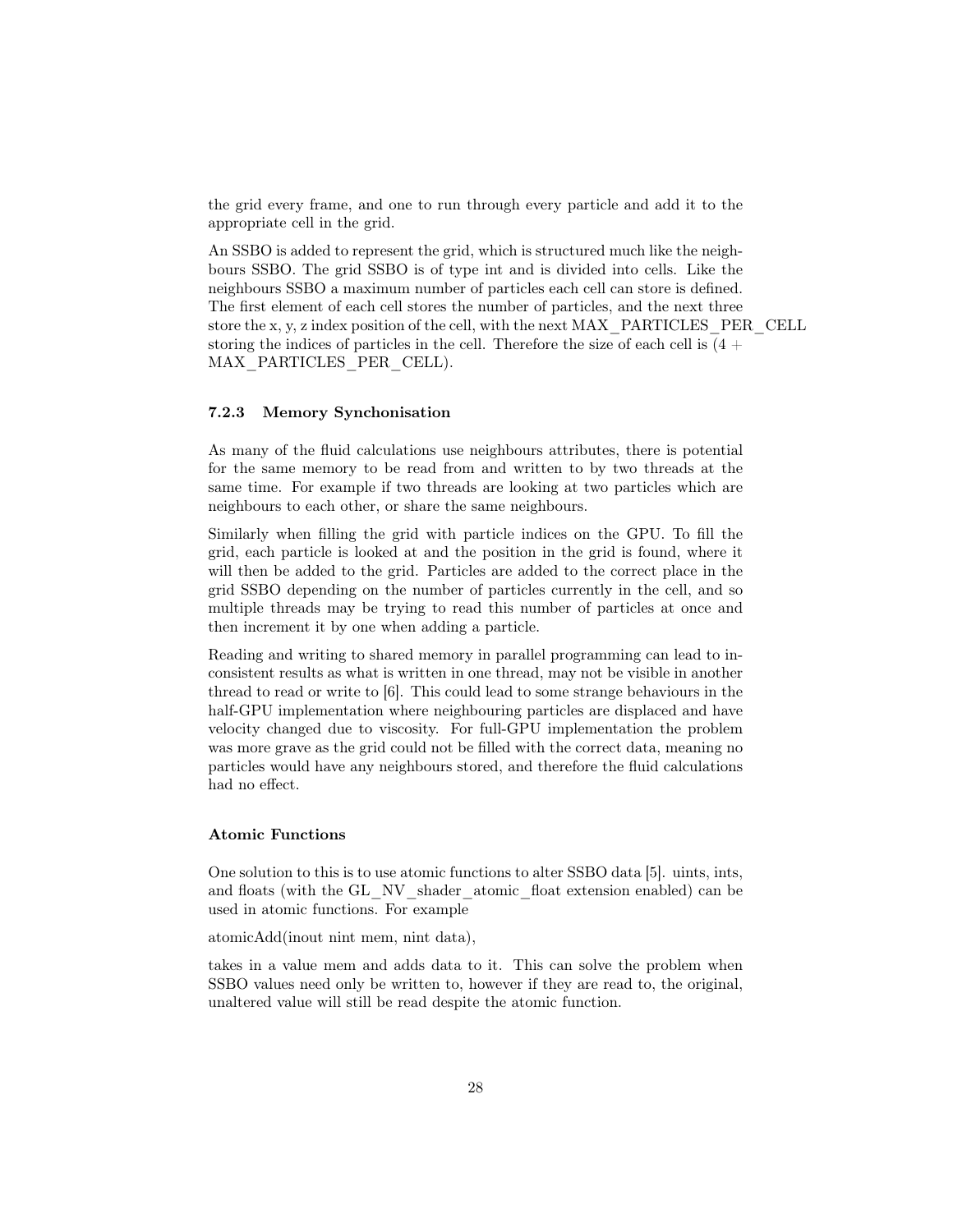## Memory Barriers

GLSL contains memory barrier functions that are used to give control over the order of memory accesses [6]. The use of the function memoryBarrier( ) ensures that all memory transactions before the call must be completed before any other thread may make that memory transaction [6]. This can be used in combination with the function barrier( ), which will halt threads at that line until all threads have reached it.

Despite the available functions, this remained an unresolved problem come the end of the project.

## 8 Further Work

Resolving the memory synchronisation problems would be essential in continuing the work of this project. An exploration and analysis of other available GPGPU APIs, CUDA and OpenCL would also be an area that would merit further work. In terms of the fluid simulation, the elasticity area of Clavet et al. has yet to be implemented, as well as the stickiness of the fluid. This, as well as adding more comprehensive collision detection, for more primitive objects as well as complex polygonal shapes would greatly improve the effectiveness of the simulation in more practical applications.

## References

- [1] Bailey, M. OpenGL Compute Shaders,http://media.siggraph.org/education/conference/S2012\_Materials/ComputeShader\_1pp.pdf, 2012, [Online; accessed July 2016]
- [2] OpenGL.org, Transform Feedback, https://www.opengl.org/wiki/Transform\_Feedback, August 2016, [Online; accessed July 2016]
- [3] Apple Inc., https://support.apple.com/en-gb/HT202823, August 2016, [Online; accessed August 2016]
- [4] Khronos Group, glTransformFeedbackVaryings, https://www.opengl.org/sdk/docs/man/html/glTransformFeedbackVaryings.xhtml, [Online; accessed July 2016]
- [5] OpenGL.org, Compute Shaders, https://www.opengl.org/wiki/Compute\_Shader, May 2016, [Online; accessed June 2016]
- [6] ARM Mali, Introduction to Compute Shaders, http://malideveloper.arm.com/resources/sample-code/introduction-compute-shaders-2/, [Online; accessed August 2016]
- [7] OpenGL.org, Shader Storage Buffer Object, https://www.opengl.org/wiki/Shader\_Storage\_Buffer\_Object, December 2015, [Online; accessed June 2016]
- [8] OpenGL.org, Interface Block, hhttps://www.opengl.org/wiki/Interface\_Block\_(GLSL), June 2015, [Online; accessed July 2016]
- [9] W. T. Reeves. Particle systems; a technique for modeling a class of fuzzy objects. ACM Trans. Graph., 2(2):91–108, April 1983.